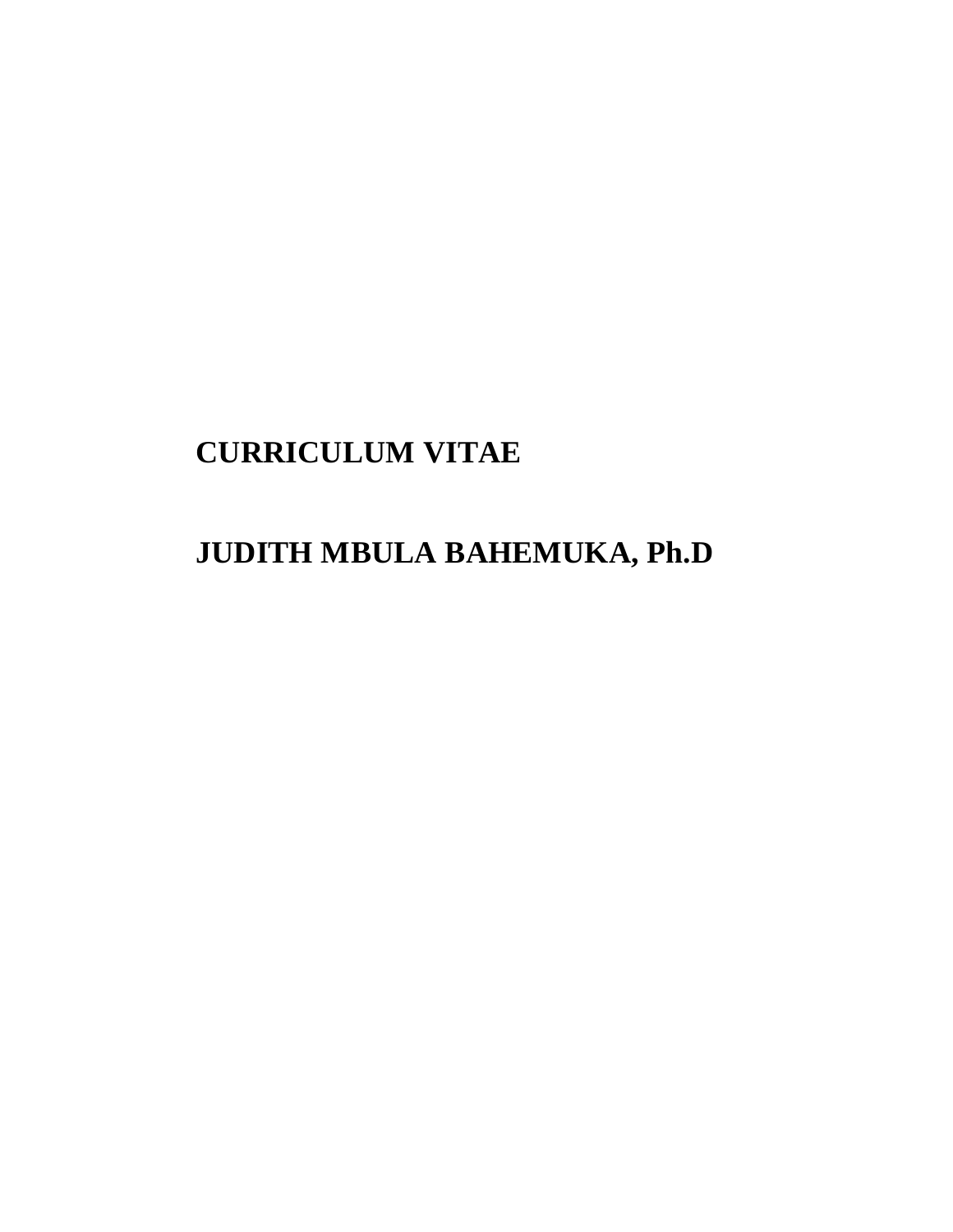| <b>Address (office):</b> | <b>UNESCO/UNITWIN Chair</b>        |
|--------------------------|------------------------------------|
|                          | <b>Sociology Department</b>        |
|                          | 4 <sup>th</sup> Floor, Gandhi Wing |
|                          | <b>University of Nairobi</b>       |
|                          | P.O. Box 30197 - 00100 Nairobi     |
|                          | Tel: 254-2-318262                  |
|                          | Email:Bahemuka@uonbi.ac.ke         |
|                          |                                    |

## **SUMMARY OF EDUCATION**

| Undergraduate: | Marygrove College, Detroit, U.S.A. |
|----------------|------------------------------------|
| Postgraduate:  | Nairobi University, Kenya          |
| Post Doctoral: | Cornell University, Ithaca, U.S.A. |

## **EDUCATION AND TRAINING DETAILS**

| Mbooni Primary School<br>Machakos, Kenya                              | <b>Primary Education</b>                                          |
|-----------------------------------------------------------------------|-------------------------------------------------------------------|
| Government Girls' School<br>Machakos, Kenya                           | Intermediate School                                               |
| Precious Blood Secondary School<br>Machakos, Kenya                    | Cambridge School Certificate                                      |
| Loreto Convent, Msongari<br>Nairobi, Kenya                            | Cambridge Advanced Level<br>Certificate                           |
| Marygrove College, Detroit<br>Michigan, U.S.A.                        | Bachelor of Arts (Honours)                                        |
| Nairobi University, Kenya                                             | Master of Arts (with Distinction)                                 |
| Nairobi University, Kenya                                             | Doctor of Philosophy                                              |
| Cornell University, Ithaca<br>New York, U.S.A.                        | Certificate in International Agriculture<br>And Rural Development |
| Humphrey Institute for International<br>Affairs, St. Paul's Minnesota | Certificate in International Relations,                           |
| Kalamazoo College, USA                                                | Doctor of Humane Letters                                          |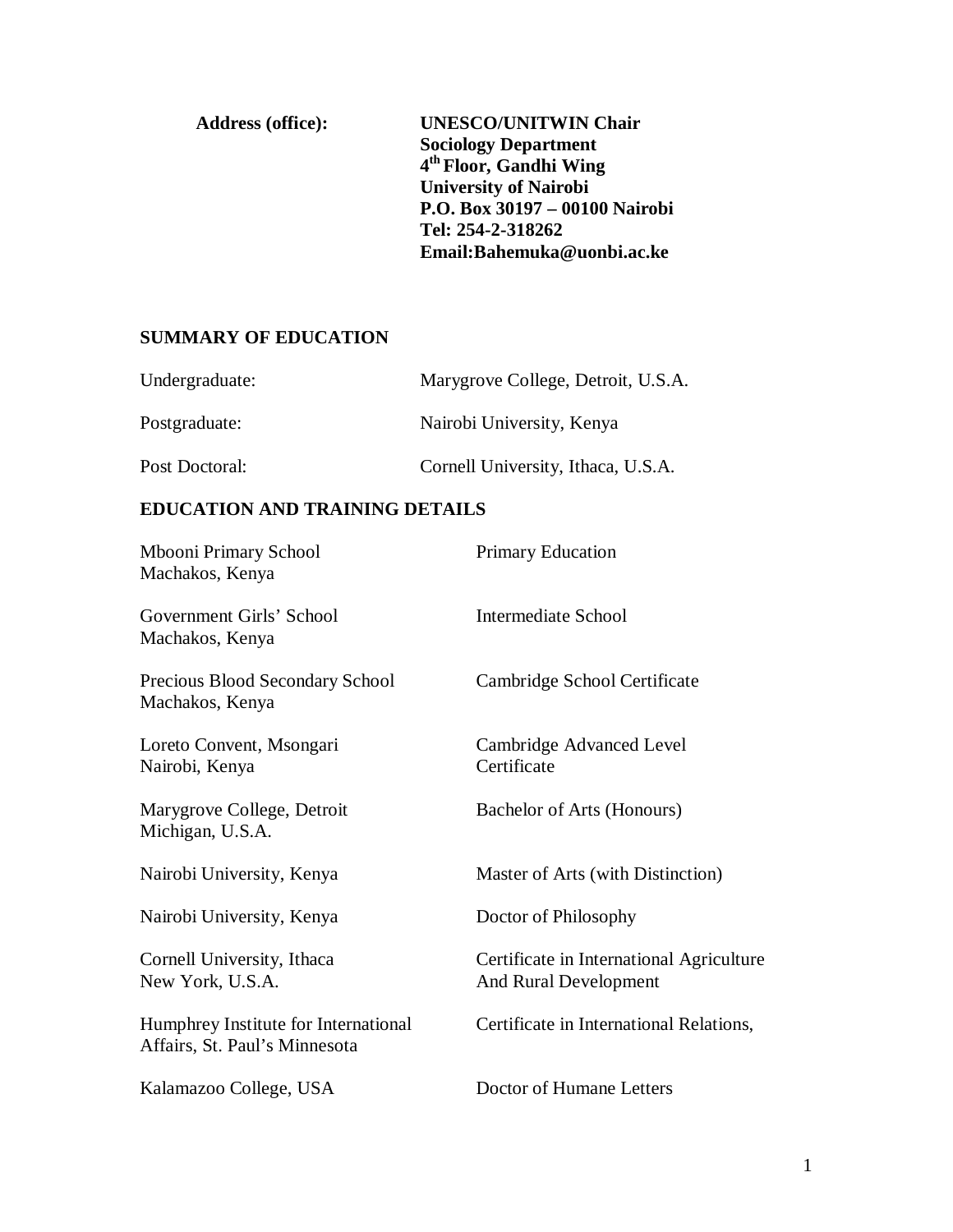Trinity College, Hertford, USA Doctor of Humane Letters

## **FELLOWSHIPS**

| $1982 - 1984$ | The Hubert Humphrey Fellowship, Cornell University,<br>International Agriculture and Rural Sociology |
|---------------|------------------------------------------------------------------------------------------------------|
| $1974 - 1977$ | University of Nairobi, Graduate Teaching Fellowship                                                  |
| $1972 - 1974$ | Kenya Government Scholarship, Nairobi University                                                     |
| $1968 - 1970$ | Catholic Universities' Scholarship Detroit University and<br>Marygrove College                       |

## **I. ADMINISTRATIVE DUTIES**

## **A. University Level**

**Chair:** UNESCO/UNITWIN Chair on "Women, Education, Health and Sustainable Development"

**Coordinator:** University of Nairobi and Kalamazoo College Exchange Programme

**Coordinator:** University of Nairobi and Great Lakes Colleges and Mid-West Colleges Association of USA Faculty Exchange Programme

#### **Coordinator**

**And founder**: The International Learning Centre at University of Nairobi

# **Acting (Ag.)**

Office for International Programmes (CIP)

**Chairman** Department of Sociology

## **Acting**

**Principal** College of Humanities and Social Sciences

## **B. National Level**

- **Chair:** Kenya Rural Enterprise Programme (KREP) Development Agency Board Of Directors
- **Chair:** Apostles of Jesus Technical Institute Board of Governors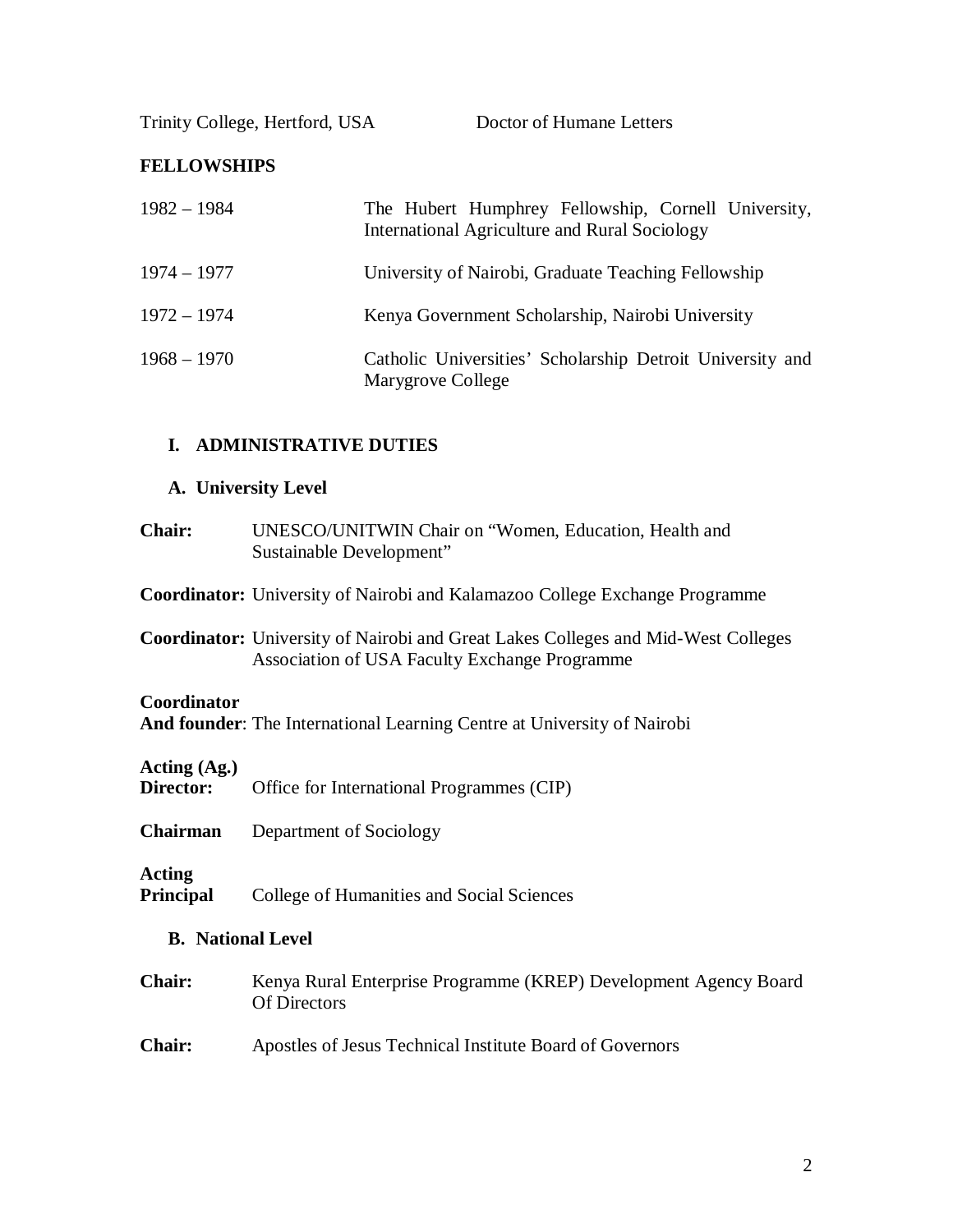| <b>Vice</b><br><b>Chairman:</b> | Commission for Higher Education (CHE) now the Commission for<br>University Education                 |
|---------------------------------|------------------------------------------------------------------------------------------------------|
| Director:                       | Partnership for African Social and Governance Research (PASGAR)                                      |
| <b>Advisor:</b>                 | External Advisory Group to British Council on Internalization of<br>Education in Sub-Saharan Africa. |
| <b>Honorary:</b>                | Goodwill Ambassador for Peace                                                                        |
| <b>Member:</b><br><b>Chair:</b> | <b>UNESCO Executive Board, Paris</b><br>Social Sciences and Humanities National Committee to UNESCO. |
| <b>Member:</b>                  | Wangari Maathai Institute for Governance and Environment Curriculum<br>Development Committee.        |

## **II.TEACHING DUTIES AT THE UNIVERSITY OF NAIROBI**

a) Department of Religious Studies

Taught Course in African Traditional Religion:

- Empirical Studies in Religion
- Research Methods in Religion
- Sociology of Religion
- b) Department of Philosophy
	- Social Ethics
	- Introduction to African Philosophy
- c) Department of Sociology
	- Sociology of the Family
	- Methods of Social Investigation
	- Structures of East African Societies
	- Rural Sociology
	- Collective Behaviour and Social Movements
	- Introduction to Sociology
	- Sociology of Religion
	- Social Change and Development
- d) Department of Agricultural Economics (Kabete Campus)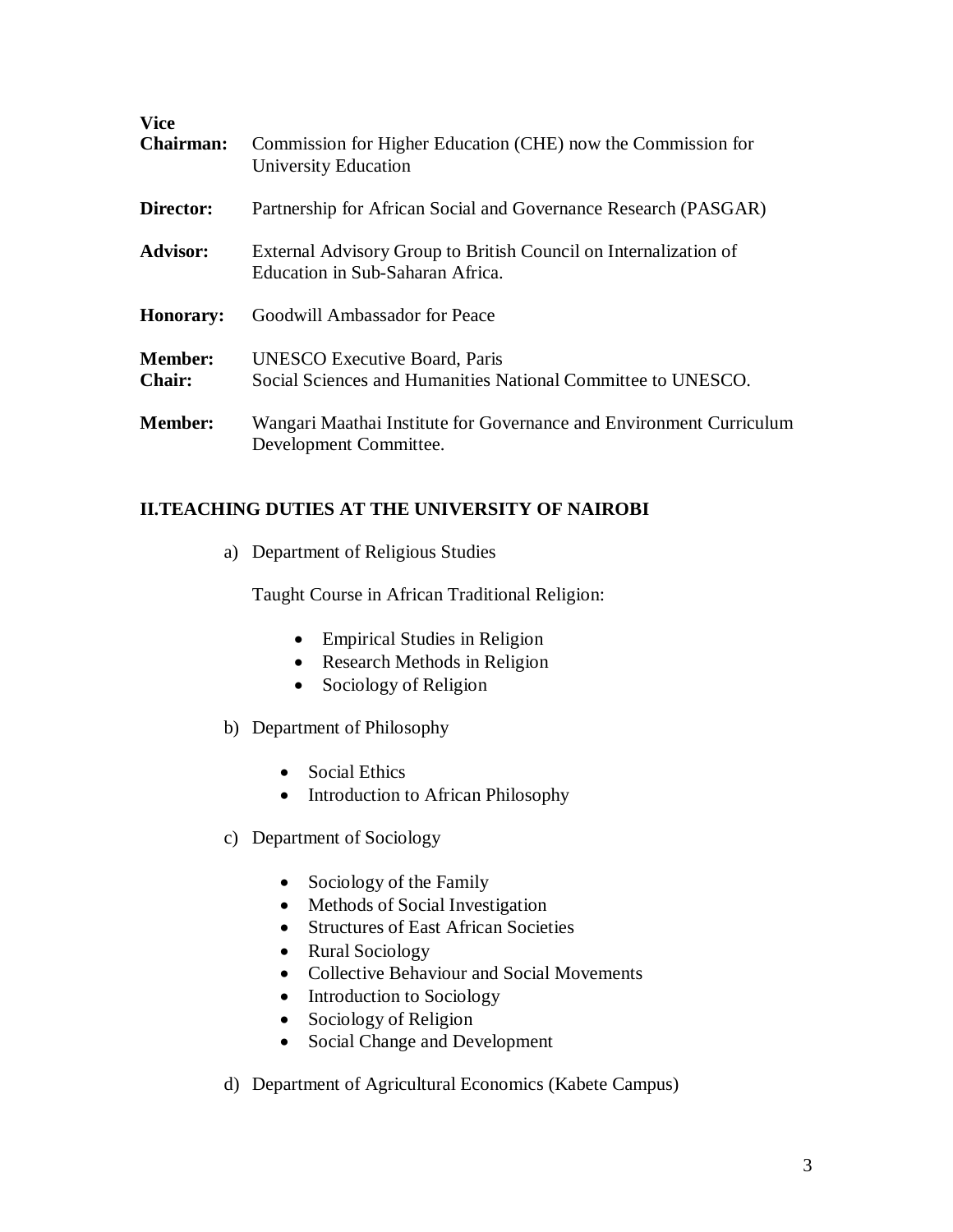- Rural Sociology and Development
- e) Common Undergraduate Courses
	- Service Course to ADD, Chiromo and Parklands

## **III.TEACHING AS VISITING PROFESSOR**

- A. Catholic University (USA) and The Washington Theological Union
	- African Family Studies
	- Sociology of Religion
- B. Leiden University, The Netherlands
	- Women and Development
	- African Family Studies
- C. Cornell University (USA)
	- Farming Systems and Ecology
- D. Catholic University of Eastern Africa (CUEA)
	- Analysis of Pastoral Theology
	- Methods of Social Research
	- African Marriages and Family
- E. Tangaza College, Nairobi
	- African Social Studies
	- Marriages and Family in Africa
- F. Maryknoll College, New York, USA

## **IV. SUPERVISION OF STUDENTS**

Within the University of Nairobi, I have supervised students at both undergraduate and graduate levels. In the Department of Sociology, I have supervised the 3:1:1 Honours Dissertations; Social Work Students Block and Field Placement, and over 25 Master of Arts Dissertations.

Some of the M.A. candidates whom I have had the honour of supervising includes the following:

- Mr. J.R.M. Masinde (Moi University)
- Mr. E.W. Wanjawa (Catholic University)
- Mr. J.K. Kiplang'at (KEMRI)
- Ms. Mwikali John (Egerton University)
- Ms. Brenda Rakama (Private Sector)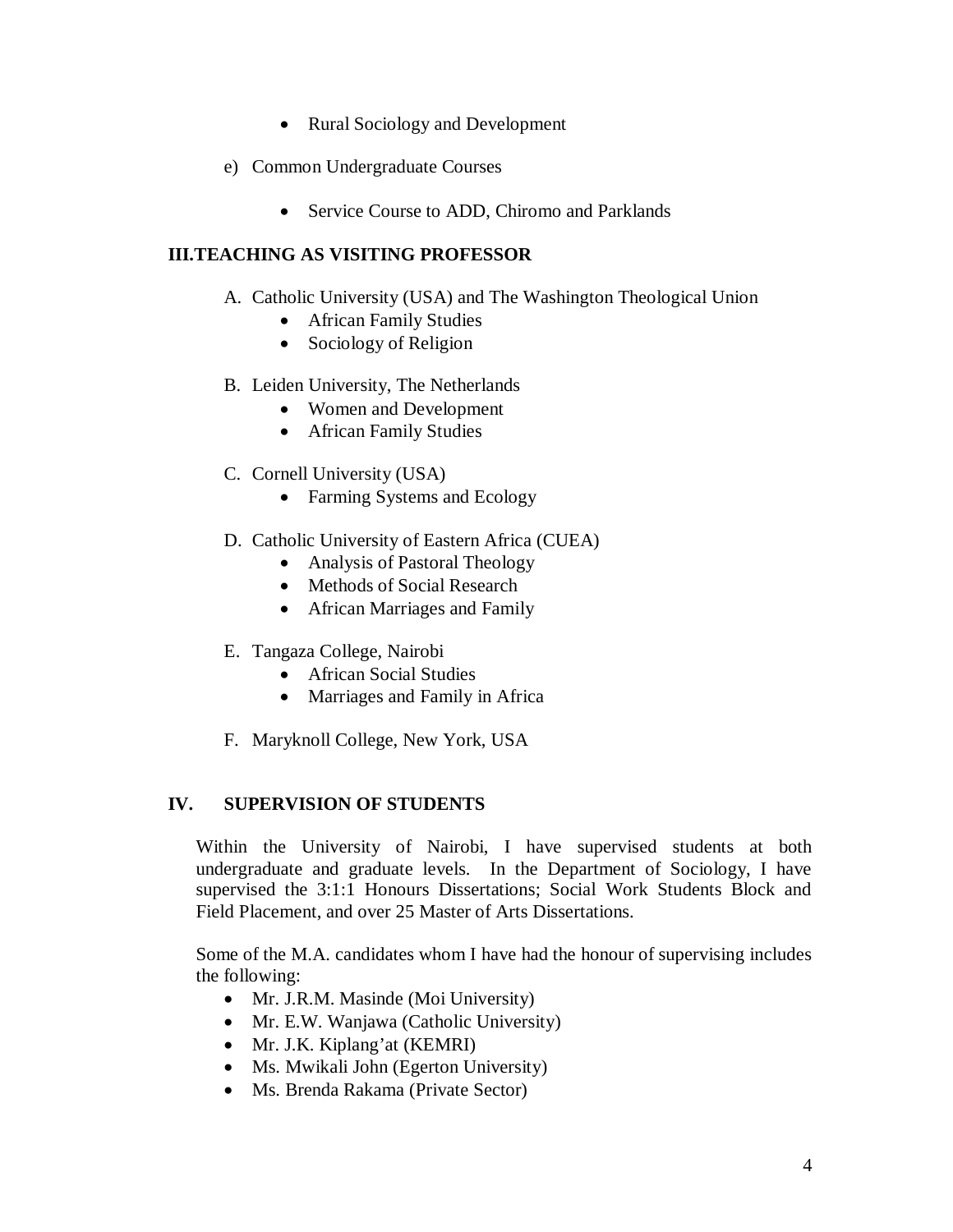- Mr. Daniel Muia (Sociology Department, UON)
- Mr. Edward Ontita (Sociology Department, UON)
- Mr. H.O. Webuye (Administration, UON)
- Dr. Pius Mutie (Sociology Department, UON)
- Dr. John Khamalwa (Makerere University)
- Mr. M. Musembi (Ministry of Culture & Social Services)

## **DOCTORAL CANDIDATES**

I have supervised over 10 Ph.D candidates. These include the following:

- late Dr. J. Githige of Kenyatta University
- Dr. A. Zamberia (Sociology Department, UON)
- Dr. Paul Mbatia (Sociology Department, UON)
- Dr. Regina Mwatha Karega (Kenyatta University)
- Dr. C. Rono (Egerton University)
- Dr. Phyllis Wangui Njau of Collaborative Centre for Adolescent Studies
- Dr. Fred Mugivane of Department of Agricultural Economics, UON
- Dr. Pius Mutie of Sociology Department
- Dr. S.N. Mbuba of Egerton University
- Dr.Paul C. Kipsang of Philosophy Department
- Dr. Mumbi Machera of Sociology Department
- Dr.Samson Radeny of Path International.
- Dr.Florence Ondieki Mwaura (Dept. of Development,JKUAT)

## **ACTIVITIES WITHIN UNIVERSITY OF NAIROBI**

## **A. SOCIOLOGY DEPARTMENT**

Acting Chairman:

Department of Sociology, March  $3<sup>rd</sup>$  to April  $8<sup>th</sup>$ , 1989 Department of Sociology, June to July 1990 Department of Sociology, May to June, 1991 Department of Sociology, August to September, 1993

Member: African Sociological Review Committee, 1991 – 1994

Chairman: Sociology Department Welfare Committee, 1980 – 1982, 1990 –1995

Member: Sociology Department Welfare Committee, 1985 – 1989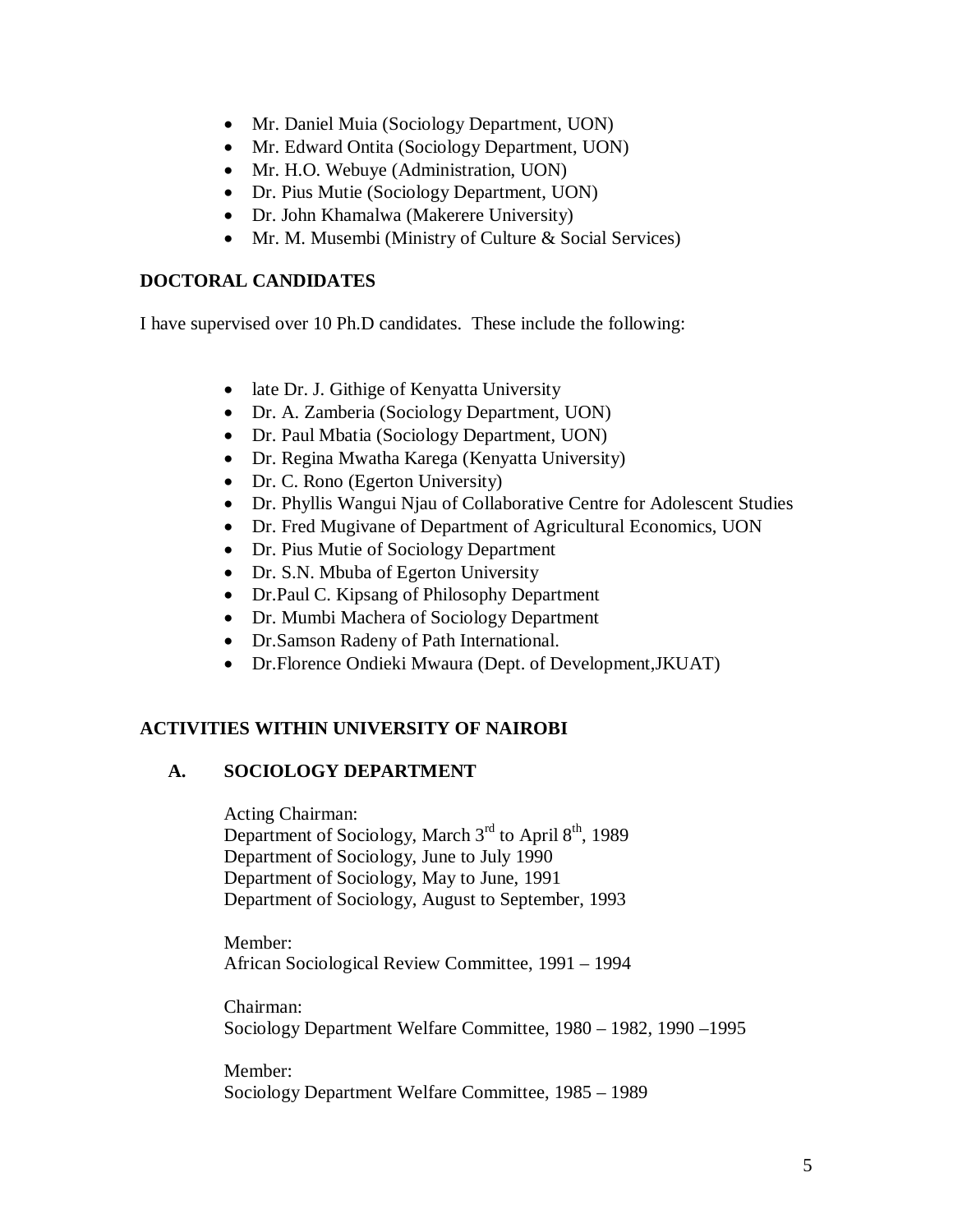Member: Departmental Postgraduate Studies Committee, 1994 – 1998

## **B. FACULTY LEVEL**

| <b>Member:</b>   | Special Senate Committee on Students Welfare, 1989                                                                        |
|------------------|---------------------------------------------------------------------------------------------------------------------------|
| <b>Chairman:</b> | Faculty of Arts Curriculum Development and Examination<br>Committee. Development of the 8-4-4 Syllabus within the Faculty |
| <b>Member:</b>   | Faculty of Arts Curriculum Development, Departmental<br>Representative, $1985 - 1988$                                     |
| <b>Chairman:</b> | Faculty of Arts Welfare Committee, 1978 – 1982                                                                            |
| <b>Member:</b>   | Students Welfare Committee, Nairobi University, 1976 – 1982                                                               |
| <b>Chairman:</b> | Departmental Examination Committee, 1990 – 1995                                                                           |
| <b>Member:</b>   | Faculty Examination Committee, 1990 – 1995                                                                                |

## **C. COLLEGE LEVEL**

| <b>Member:</b>          | Core Committee on Income Generation Activities, (IGA) 1995.                                   |  |  |  |  |  |
|-------------------------|-----------------------------------------------------------------------------------------------|--|--|--|--|--|
| <b>College</b>          | <b>Representative:</b> Committee for the Centre for International Programmes, 1996 to<br>2002 |  |  |  |  |  |
| Acting<br>Principal:    | College of Humanities and Social Sciences (on behalf of Prof. J.<br>Nyasani) April, 1995      |  |  |  |  |  |
| <b>WARDENSHIP</b><br>D. |                                                                                               |  |  |  |  |  |
| $1976 - 1982$ :         | Warden for all the University of Nairobi Women Students                                       |  |  |  |  |  |
| $1985 - 1986$ :         | Warden, Women Halls of Residence, University of Nairobi                                       |  |  |  |  |  |

# **E. NATIONAL LEVEL**

| <b>Chancellor</b> | University of Eldoret, Kenya; 2013 |
|-------------------|------------------------------------|
|-------------------|------------------------------------|

**Chairman** Kirinyaga University Council, Kenya; 2012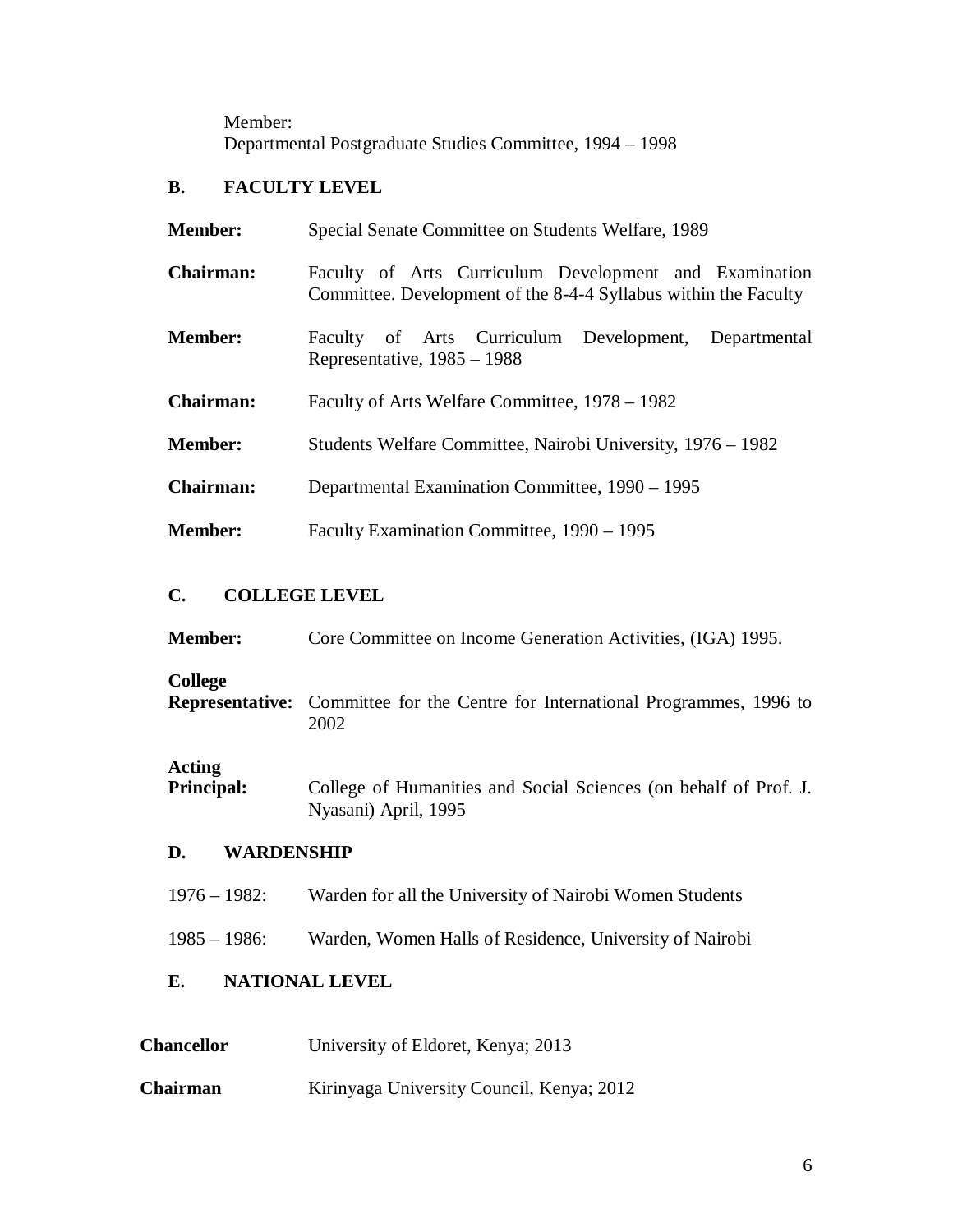# **UNESCO/UNITWIN Chair Holder** University of Nairobi; 2010 **High Commissioner** Kenya High Commissioner to Canada and accredited to Cuba;  $2006 - 2009$ **Ambassador** Kenya Permanent Representative to the United Nations, New York; 2003-2006 **UNESCO/UNITWIN Chair Holder,** University of Nairobi; 1997-2003 **UON** Chairman, Department of Sociology; 1994-1997 **Chair:** Social Sciences and Humanities National Committee to UNESCO. Appointed by UON and Ministry for Education and Human Resource Development, 1989 – to present **Chair:** The National Committee on Management of Social Transformation (MOST) Programme of UNESCO. Appointment by UON and UNESCO Paris, 1999 to present **Member:** Nairobi Central Business Association in charge of Social Research on Street People

## **RESEARCHES**

Rainwater Harvesting for Food Security, Sustainable Environment and Development. Funded by UNESCO, 2012-2013.

Women Enterprises and Credit Access in Rural Communities: The case of Makueni and Kitui Districts. Funded by KREP Group, 2010-2011.

Comparative Study of Cut-flower Industry in Kenya and Wine Production in South Africa. Funded by DFID, 2001-2003.

Indigenous Knowledge as a Source of Innovation. The case of the Kaya Forests in Kenya. Funded by UNESCO, 2002-2004.

Environmental Action Learning for Waste Management in Low, Income, 2000/2001

Research on Harmful Cultural Practices: The Case of Female Genital Mutilation in Kenya: Funded by Path International, 1999/2001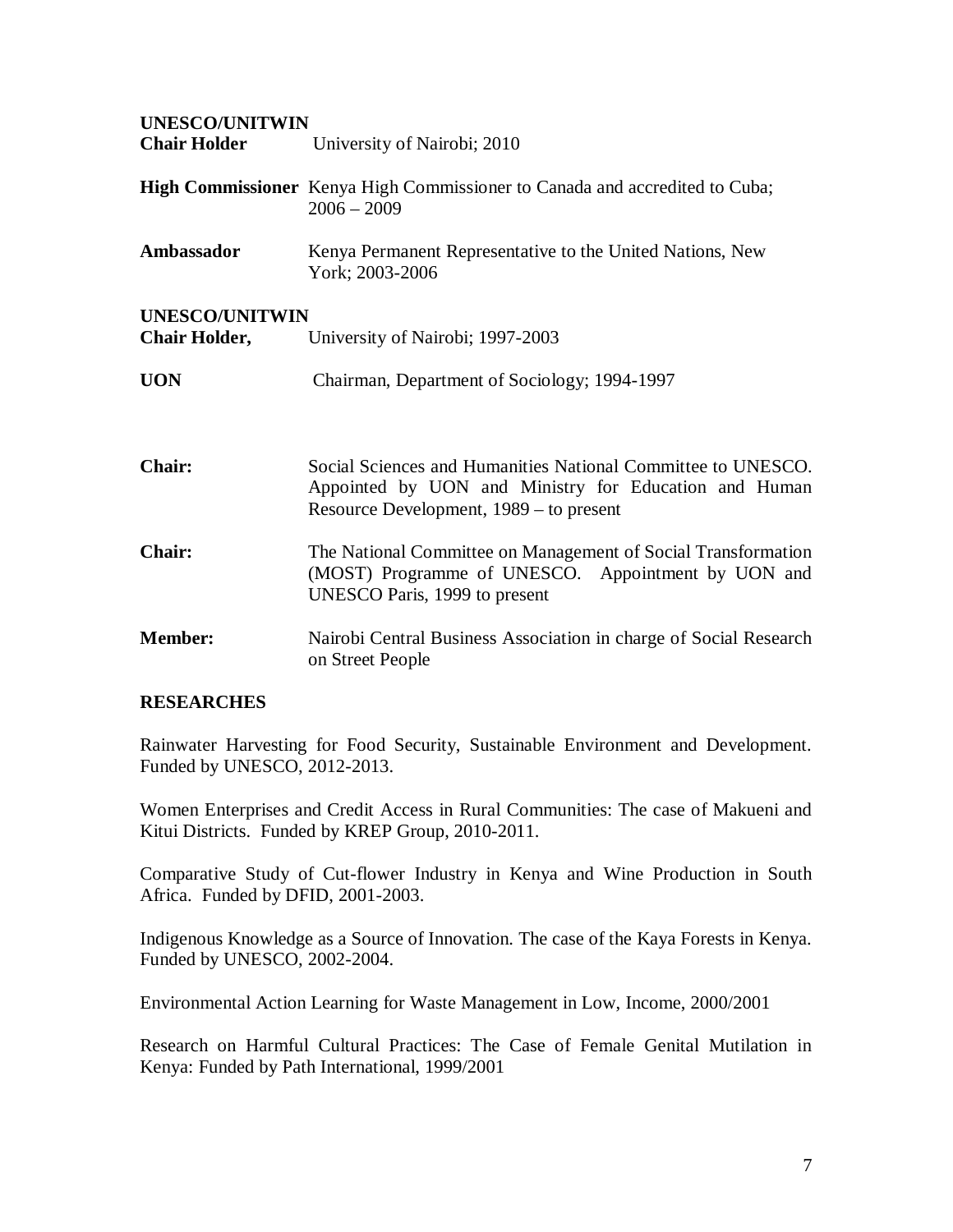The Role of Women in the Farming of Traditional Crops: The Case of Dry land Farming. Funded by the World Bank and KARI, 1999/2000

Rehabilitation and Reintegration of Street in Nairobi and other Cities of Kenya. Funded by UNESCO, 1999/2000

Socio-cultural and Political Analysis of the Kenyan Situation, 1999/2001. Funded by UNESCO.

Globalization and Christianity in Africa: The Case of Kenya, 1998. Funded by KAAD, **Germany** 

The Church and the Urban Poor. A Study of the presence of the Church in Urban Slums in Nairobi: 1998. Funded by the Kenya Catholic Secretariat

Eradication of Poverty in Kenya, 1998. Funded by UNESCO, Paris

Education for the Girl-Child in Marginal Area of Kenya: Study on Transition from Religious Schools to Formal Education. Funded by UNESCO, Paris, 1997/98

Environment and Education in Tanzania: a UNESCO Sponsored Research for Mainland Tanzania, 1997

Management of Social Transformations: The Case of Female-Headed Households in Kenya, 1997. Funded by UNESCO, Dakar

Filial Piety and the African Traditional Family, 1996. Funded by Korean Broadcasting Corporation, Seoul

Education and Socio-economic Development in the Diocese of Machakos, Kenya, 1994 – 1996. Funded by the Netherlands Government

Water and Rituals in Africa: A Case Study for Environmental Protection in Eastern Kenya, 1995. Funded by KAAD, Germany.

Sustainable Human Development: Situation Analysis of Kenya: Funded by UNDP, 1995.

Farming Systems and Oil Crops' Production in Kenya. Funded by FAO for the Ministry of Agriculture, 1991 to 1995

Social Economic Study of Farm Practices in Taita-Taveta District: A Case Study of the Greater Grain Borer. Funded by GTZ for the Ministry of Agriculture, 1991

Kenya Forestry Master Plan: A Social Culture Analysis of Forestry in Kenya. Funded by FINNIDA for the Ministry of Environment, 1991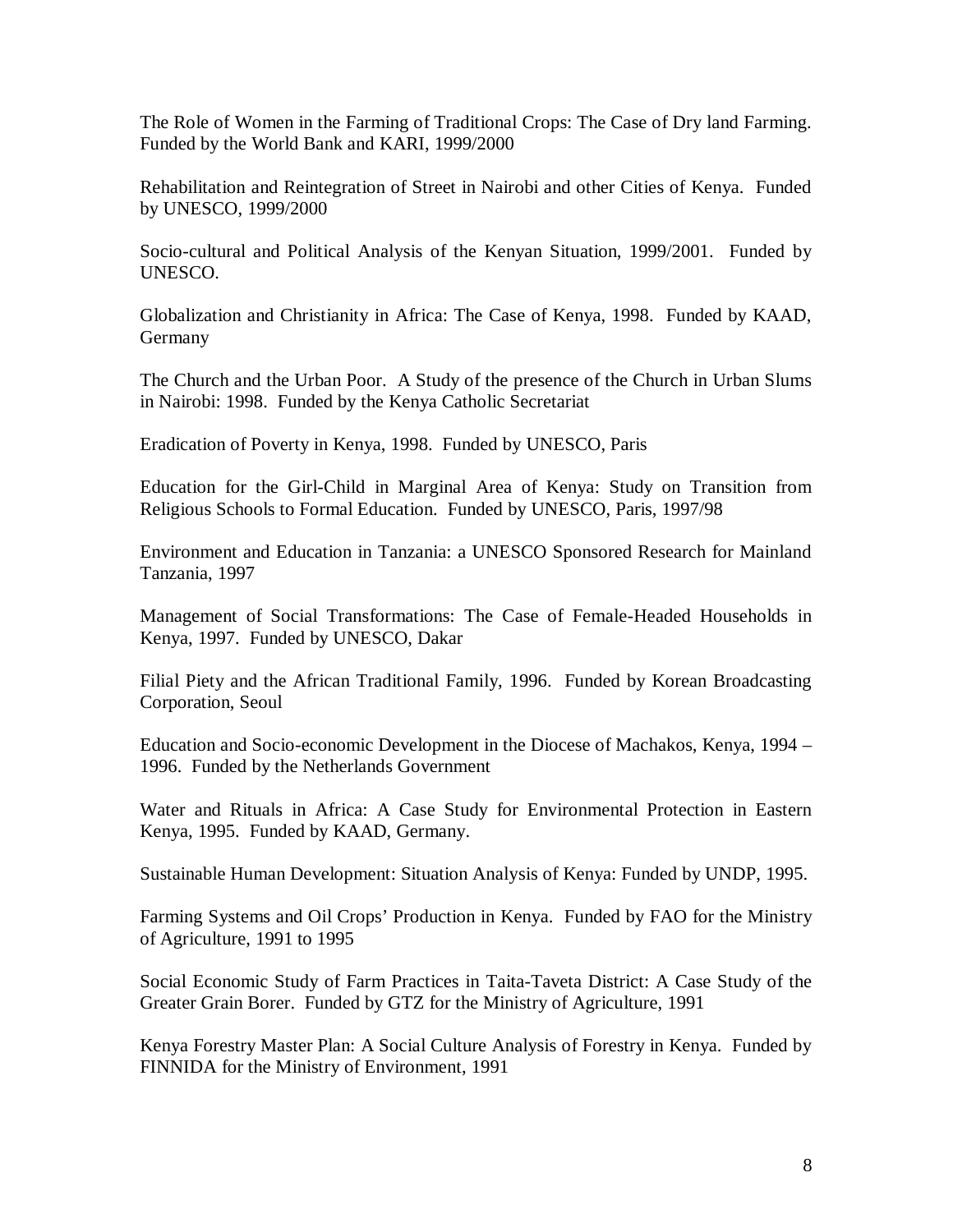Chair, Kenya Rural Enterprise Development Agency, 2000 to present Conference on Peace for Humanity, Austria, 1995

Baseline Survey of Kitui District. Funded by DANIDA for Kitui Integrated Development Programme, Ministry of Reclamation of Arid-Semi-Arid Lands and Wastelands, 1991 to 1992

Baseline Survey of Women Groups and Income Generating Activities in Kajiado District. Funded by SIDA for the Women's Bureau, Ministry of Culture & Social Services, 1991

Institutions and Their Role in the Development of Innovations in Machakos District. Funded by the Overseas Development Institute (ODI), 1990 to 1991

Women Leaders in Agriculture: Kenyan Case Study. Funded by Winrock International, 1990

Income Generating Activities for Women Groups in Kitui District. Funded by the Women's Bureau, Ministry of Culture & Social Services, 1989 to 1990

Women, Population and Development. Funded by UNFPA for the Ministry of Home Affairs (NCPD) and the Ministry of Culture & Social Services (Women's Bureau), 1989 to 1990

Issues related to Family Planning in East Africa. Funded by the Federation of Christian Organizations for International Voluntary Services, Rome Italy, 1988/1989

The Impact of On-Farm Grain Storage Project in Western Kenya: Measuring Rates of Adoption of Improved Storage Practices. Funded by the Ministry of Agriculture and USAID, 1988

Baseline Survey of Small-Scale Farmers in Machakos and Kirinyaga Districts of Kenya. Funded by the Ministry of Agriculture, Kenya Government, 1988

Small-Scale Agricultural Practices in Kenya: Project for the Ministry of Agriculture. Funded by the Kenya Government, 1987

The Role of Extension Services in the Adoption of Improved Storage Structures. Project for the Ministry of Agriculture. Funded by the Swedish International Development Agency, 1985 – 1986.

Social-Cultural Analysis of Grain Storage Problems in Kenya. Funded by USAID for the Ministry of Agriculture & Livestock Development, 1984 to 1985

Agricultural Development in the Dry Areas of Kenya. Funded by the Ministry of Agriculture, Government of Kenya, 1979 to 1981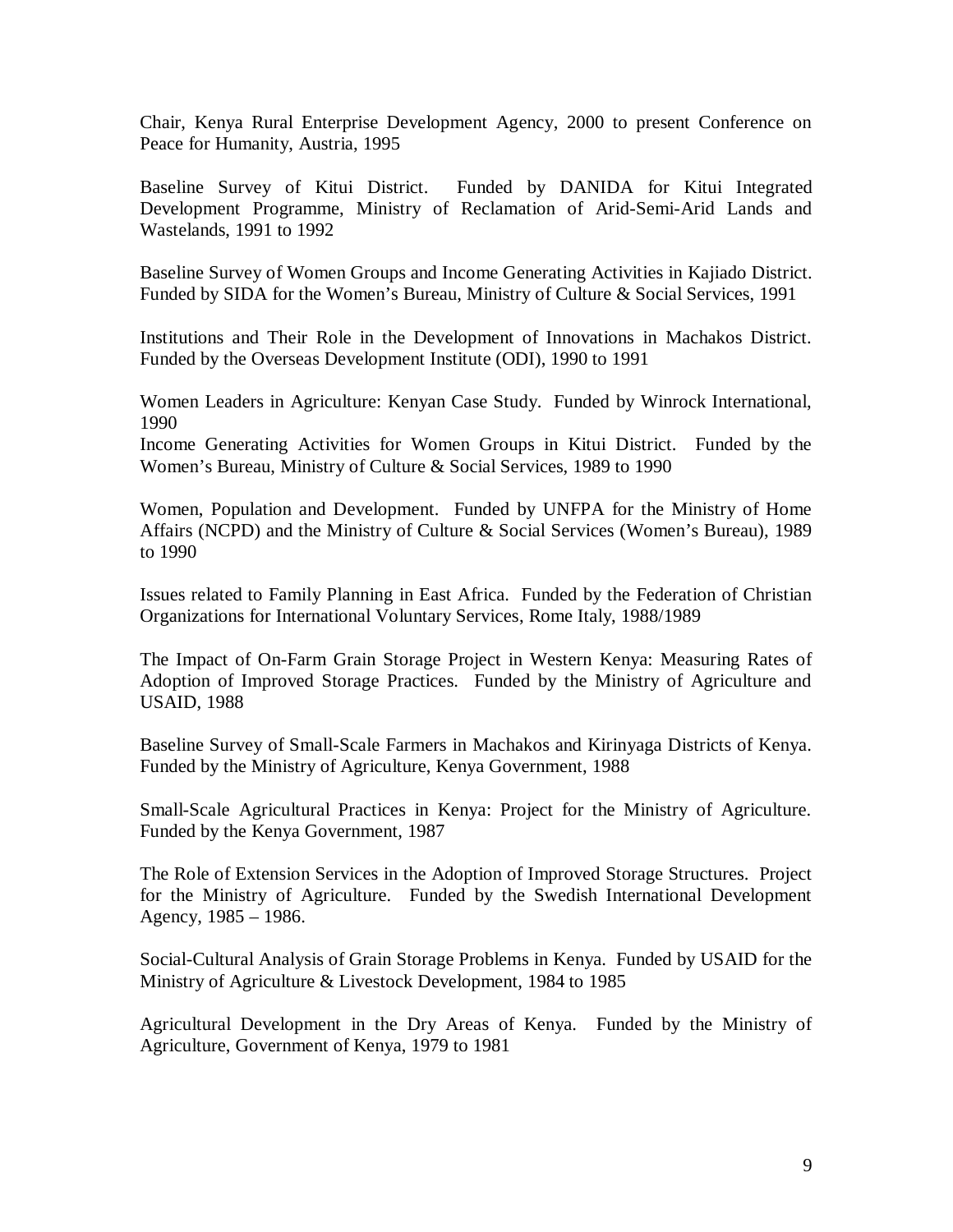Female-Headed Households and Agricultural Development in Kenya. Funded by Nairobi University, 1981

Ethical Issues Related to Child and Society. Funded by Prospective, Belgium, 1980

Utilization of Energy in Urban Slums. Funded by Nairobi University, 1980

Male Alienation in Rural Areas in Kenya. Funded by MISSIO, Aachen, Germany, 1977 to 1978

Critical Needs of African Women: Strategies for the Second Half of United Nations Economic Commission for Africa, 1979

Agricultural Development in Rural Kenya. Funded by the Ford Foundation, 1978 Marriage and Family Problems in Changing Society. Funded by Nairobi University, 1978

The Changing African Family. Funded by the World Population Council, 1975 to 1976

The Impact of Christianity on Family Structure and Stability among the Akamba of Kenya. Research for Doctoral Thesis. Funded by Nairobi University, 1974 to 1975

Agents of Change within the Family in Rural Areas of Kenya. Research for Master of Arts Thesis. Funded by Nairobi University, 1972 to 1973

## **BOOKS**

Bahemuka, Judith and Joseph Brockington (Eds) East Africa in Transition: Images, Institutions and Identities; Nairobi: University of Nairobi Press, 2004.

Bahemuka, Judith and Joseph Brockington (Eds) East Africa in Transition: Communities, Cultures and Change; Nairobi: Acton Publishers, 2001.

J. Mbula Bahemuka, B. Nganda and C.B.K. Nzioka (eds). Poverty Revisited: An Analysis of Poverty Eradication in Kenya. UNESCO, 1999.

J. Mbula Bahemuka. Socio-Cultural Practices Related to Grain Storage in Western Kenya. A Field Manual for Development Planning and Research Associates, 1987.

J. Mbula Bahemuka. Our Religious Heritage. Published by Thomas Nelson Publishers, Britain, 1983.

T.B. Kabwegyere, J. Mbula, Changing African Family: The Case of the Akamba of Eastern Kenya. Published by Canberra University Press, Australia, 1980.

J. Mbula Bahemuka. Our Religious Heritage. Published by Thomas Nelson Publishers, Britain, 1983.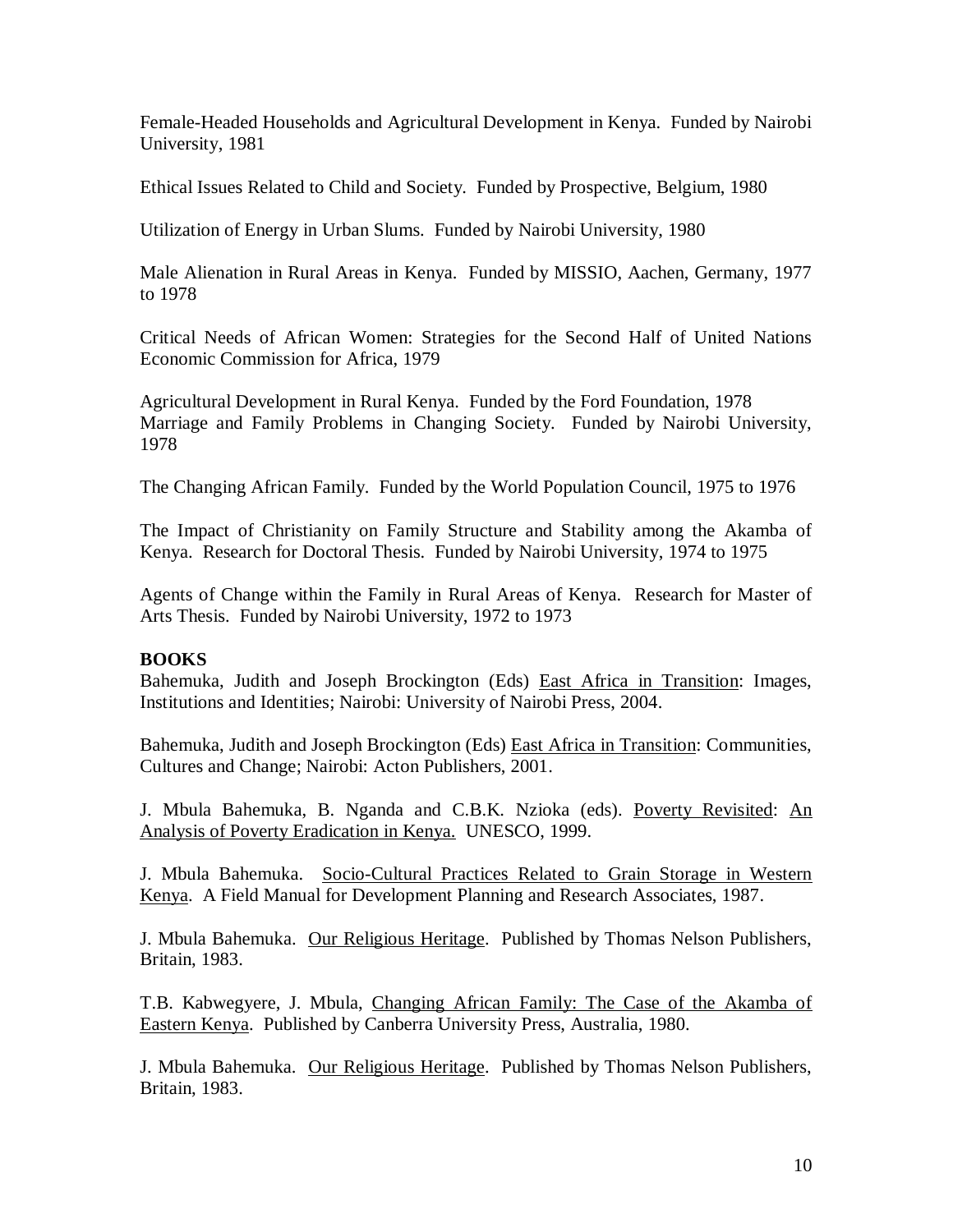J. Mbula Bahemuka. Socio-Cultural Practices Related to Grain Storage in Western Kenya. A Field Manual for Development Planning and Research Associates, 1987

J. Mbula Bahemuka, B. Nganda and C.B.K. Nzioka (eds). Poverty Revisited: An Analysis of Poverty Eradication in Kenya. UNESCO, 1999

## **PUBLICATIONS**

J. Mbula Bahemuka2012, The Undefended Childhood in Global context ; The case of East Africa . In Undefended childhood. Published by Michigan State Umiversity, 2013

J. Mbula Bahemuka "Micro financing Adolescent Girls from Slum Areas: An Attempt at Poverty Eradication". Published by UNCRD, 2001

J. Mbula Bahemuka, "Challenges Facing African Universities in the  $21<sup>st</sup>$  Century". The Seed: No. 4, Vol. 12 No. 12, 2000

J. Mbula Bahemuka, "The Role of UNESCO/UNITWIN Chairs in Women Education". In Mary Louis Kearney: Higher Education for Women. UNESCO, 2000

J. Mbula Bahemuka, "Formation of the Laity as Agents of Evangelization for the Church as Family of God. In Journal for Ecclesiastical Review (AFER) Vol. 41, No.4, 5, 6, December 1999

J. Mbula Bahemuka, "What Hope does the Church offer the Young People of Africa?" In the Gospel as Good News for African Cultures. Nairobi: The Catholic University, 1999

J. Mbula Bahemuka and I. Van der Werf. "Gender Ideology and Gender Issues in Development: A Rejoinder". Published in development-related research collaboration, edited by C. Schweigman and I.A, van der Werf, Royal Tropical Institute, The Netherlands, 1994

J. Mbula Bahemuka, "Man and Ecology: Socio-Anthropological Analysis of the Environment". Published by the Goethe University, Frankfurt, Germany, 1994

J. Mbula Bahemuka, "Urbanization in Africa: What Are the Positive Aspects?" Proceedings of SEDOS Conference, Rome, 1994

J. Mbula Bahemuka, "The Role of the Women in African Society and in the Church". Conference proceedings, CAFOD, England, February 1994

J. Mbula Bahemuka, "African Women: Their Hopes and Sufferings". SEDOS seminar proceedings, May 1994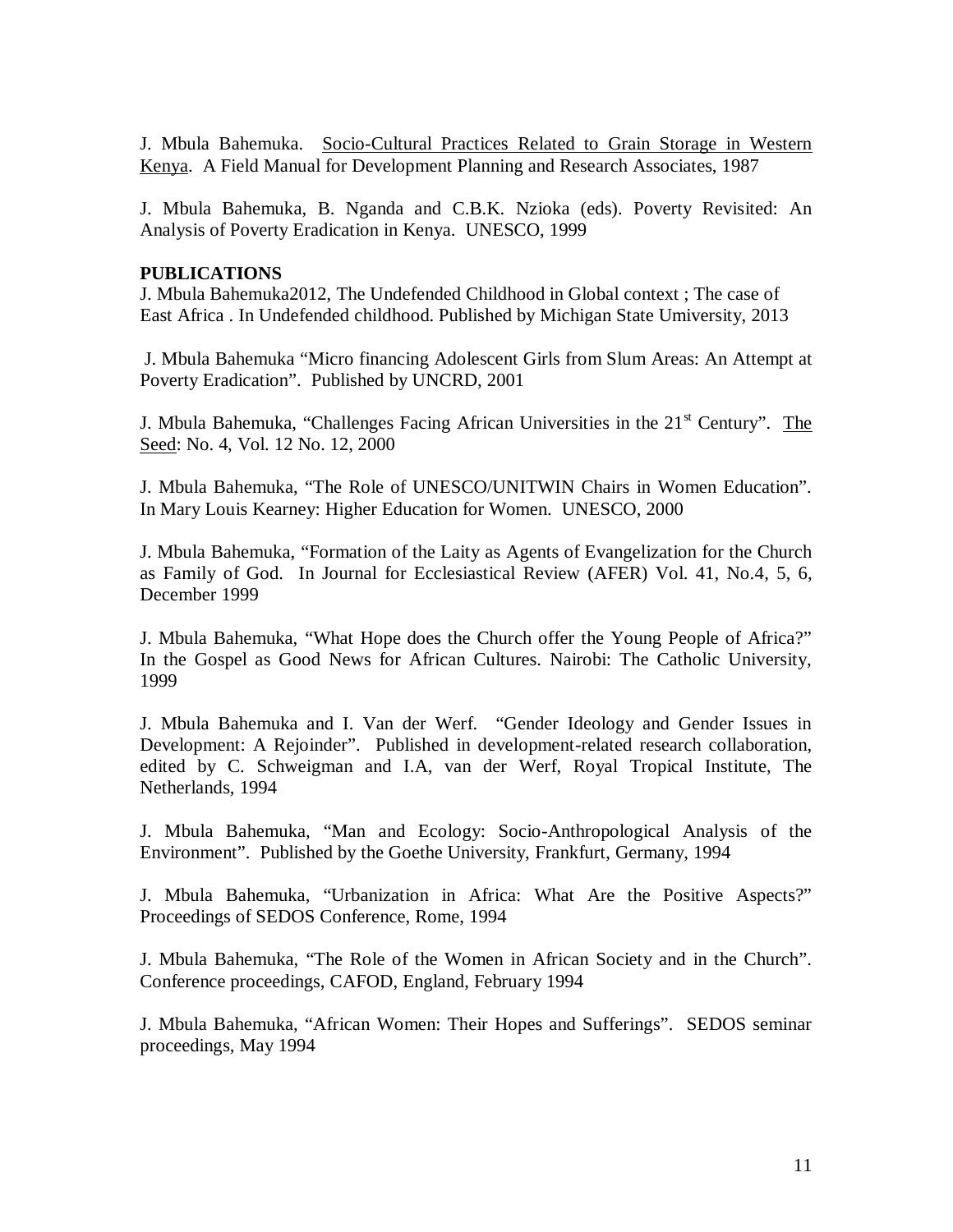J. Mbula Bahemuka, "Women and the Democratization Process in Kenya". SEDOS seminar proceedings, May 1994

J. Mbula Bahemuka, "Women in African Societies: Their Roles and Status". Published by the Democratization and Research Centre, Rome, Vol. 27, No. 3. March 1994

J. Mbula Bahemuka, "Women and Development: Methodological and Theoretical Considerations". Proceedings of Women in Development Conference, Kenyatta University, February 1994

J. Mbula Bahemuka, "The Role and Support of the Extended Family to Single Parents: A Diminishing Perspective". Proceedings of a Conference on Women and Autonomy, VENA, Leiden University, Nairobi 1993.

J. Mbula Bahemuka and Mary Tiffens. "Social Institutions in Machakos District: 1930- 1990". Overseas Development Institute Publication, 1993.

Ackello-Ogutu, J.M. Bahemuka and E. Mwaura. "Reducing Post-Harvest Losses: Perceptions of Farmers and Extension Workers in Kenya", 1989. Published by Discovery and Innovation, 1990.

J. Mbula Bahemuka. The Family and Its Resources. UNICEF, 1987.

J. Mbula Bahemuka, C. Resieeuw and A. Fowler. Women in Development in Kenya. The Netherlands Ministry of Foreign Affairs, Directorate of General Development and Co-operation, The Hague, Netherlands, 1986.

J. Mbula Bahemuka. Socio-Anthropological Survey of Small-Scale Agriculture in Western Kenya, Ministry of Agriculture, GOK, 1985.

J. Mbula Bahemuka. Socio-economic Role of Women in Large Scale Irrigation Schemes. Office of Women in Development, the World Bank, Washington, D.C., 1983.

P.M. Mbithi and J. Mbula Bahemuka. Socio-Economic Factors Influencing Technical Farm Development in the Arid/Semi-Arid Lands of Kenya. For the Ministry of Agriculture, 1981.

J. Mbula Bahemuka. Housing the Urban Poor: A Study of Slum Areas in Six Kenyan Towns. The Ministry of Housing and Urban Development, Kenya Government, 1981.

J. Mbula Bahemuka. Historical Relationship between Church and State in Matters of Health. Proceedings of Primary Health Care Conference, NCCK, Kenya, 1981.

J. Mbula Bahemuka. The Role of Religious Organizations in the Welfare of the People. Proceedings of Primary Health Care Conference. National Council of Churches of Kenya (NCCK), Nairobi, Kenya, 1981.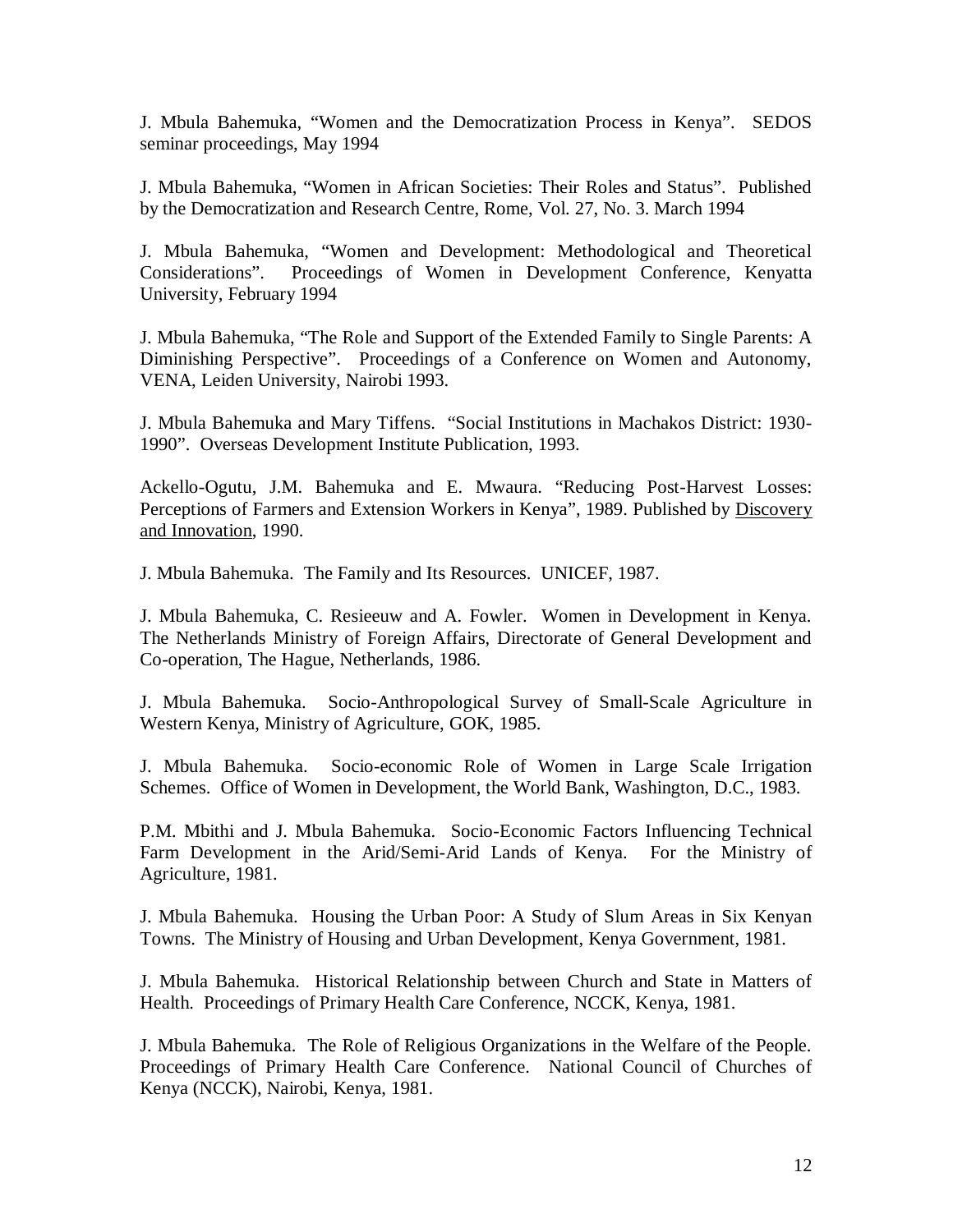J. Mbula. "Adolescent Fertility: A Challenge to Family Life Education". Paper presented at the International Symposium of Youth and Fertility, Manzini, Swaziland, 1980. Published by the Youth Department, All African Conference of Churches.

J. Mbula. "The Value of the Child: The African Experience".Published for the International Year of the Child. Prospective, Belgium, 1980.

J. Mbula. "Humanization and Socialization of the African Child: The Case of Kenya". Prospective, Belgium, 1980.

J. Mbula. "The Role of Youth in National Development". Published by Commonwealth Secretariat in Youth in Nation Building, 1978.

P.M. Mbithi and J. Mbula. "Drought Famine, Migration, Agricultural Development and Local Capacity", Ford Foundation, 1978.

J. Mbula. "Rural Transformation and Rural Development". Institute for Development Studies, University of Nairobi, 1977.

P.M. Mbithi, J.G. Donders, S.E. Migot-Adholla and J. Mbula. "Towards Strategies for Intensified Social Development". For the Kenya National Development Plan, 1979 to 1983.

J.G. Donders and J. Mbula. "Ethics and Values". Published in the report of the National Committee on Educational Objectives and Policies, Government of Kenya, 1976.

J. Mbula. "Mobilization of Resources for Development". Paper read at the International Conference on Voluntarism, Vienna, Austria, 1976. Published by "Action" in Voluntarism: The Real and Emerging Power, Washington, D.C., 1976.

J. Mbula. "Christianity and Traditional Marriages in East Africa". Proceedings of the Firth Assembly of the World Council of Churches, Nairobi, 1975.

## **IN THESIS FORM**

J. Mbula. "The Impact of Christianity on Family and Structure and Stability. The Case of the Akamba of Eastern Kenya". Ph.D. Thesis, Department of Sociology, University of Nairobi, 1977.

J. Mbula. "Penetration of Christianity into Traditional African Family". Master of Arts Thesis, (awarded with distinction), University of Nairobi, 1974.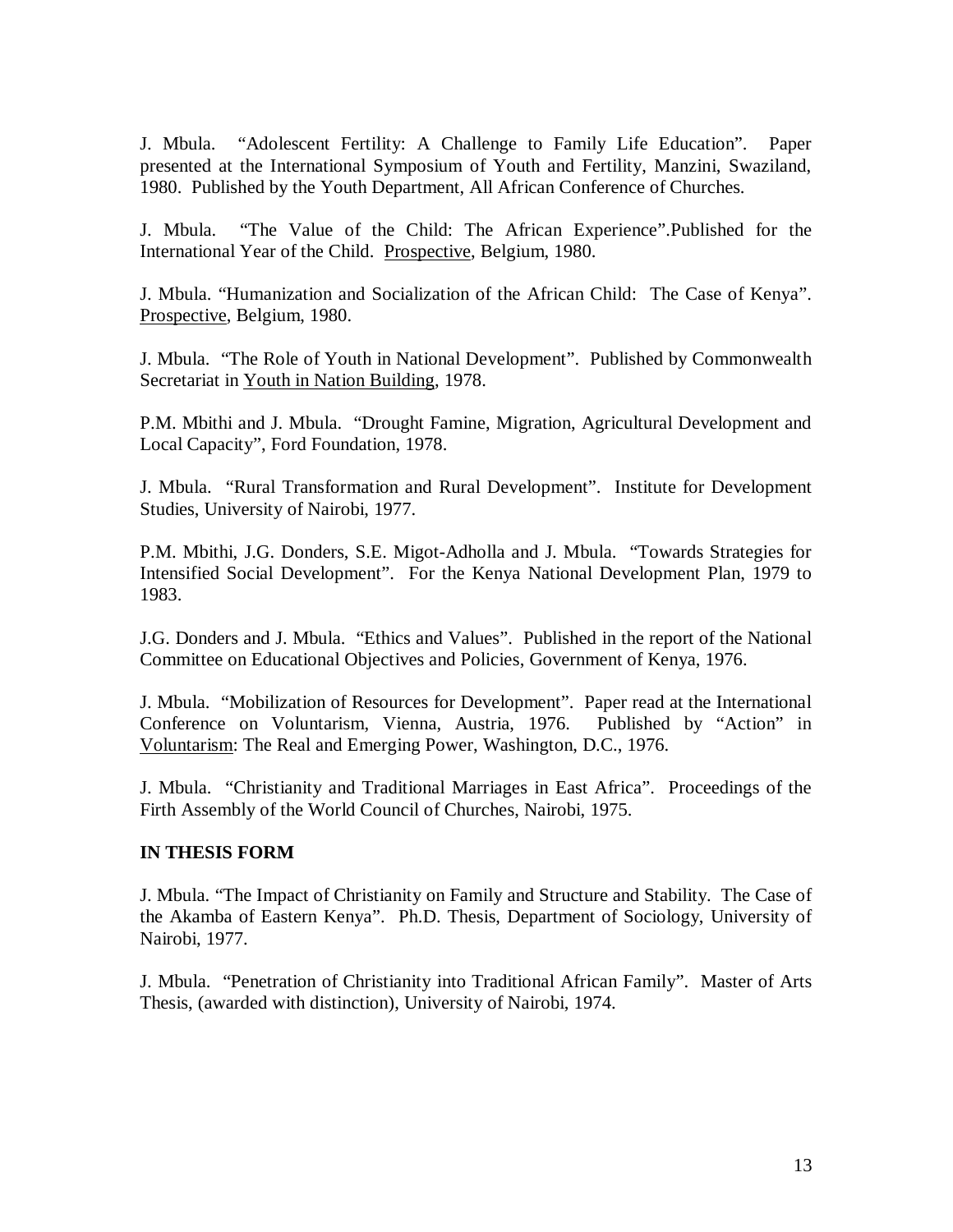## **PAPERS PRESENTED AT INTERNATIONAL CONFERENCES**

Lenga, Florence and J.M.Bahemuka, Higher Education in Africa and knowledge Economy .Paper presented at Going Global Forum, London, March, 2012

J. Mbula Bahemuka. Gender and Development, A Human Rights approach to monitoring and evaluation; Keynote address delivered to Gender and Evaluation Association Fairview Hotel, Nairobi, May 20,2010:

J. Mbula Bahemuka. Slum upgrading Programme in Nairobi, Kenya, human settlement challenge for African countries; Paper delivered at World UNHabitat Forum, Rio de Janeiro, Brazil, May, 2010.

J. Mbula Bahemuka. Internalization of Education in Africa: Successes and Failures. Paper presented at Mc Gill University, February, 2008.

J. Mbula Bahemuka. Global Food Security: Attempts to Food Security by Kenya Government. Paper presented at Global Food Security Conference, Mc Gill University, and September, 2008.

J. Mbula Bahemuka. The Role of Universities in Poverty Eradication: Challenges Facing African Institutions of Higher Learning. Paper presented at St. Francis Xavier University, Halifax, and January, 2008.

J. Mbula Bahemuka. Globalization and Higher Education in Kenya; The Double Edged Sword. Paper presented at University of Alberta, May, 2007.

J. Mbula Bahemuka. Social Protection and The Rule of Law. The Emerging Challenges for the African Region. Paper presented at the Institute of Social Studies, Havana, Cuba, and February  $16^{th}$  2007.

J. Mbula Bahemuka. Higher Education for  $21<sup>st</sup>$  Century: Challenges Facing African Universities. Paper presented at Kalamazoo College, Michigan, March, 2005.

J. Mbula Bahemuka. East Africa in Transition: The Argument for a Vibrant East African Community. Paper presented at Perdue University; Ohio, May 2005

J. Mbula Bahemuka. African Renaissance and the New Partnership for African Development (NEPAD): A Critical Analysis of the Obtaining Situation. Paper presented at Columbia University, New York, April, 2004.

J. Mbula Bahemuka. Higher Education and its Role in Poverty Eradication; The Kenyan Experience, New York, January, 2004.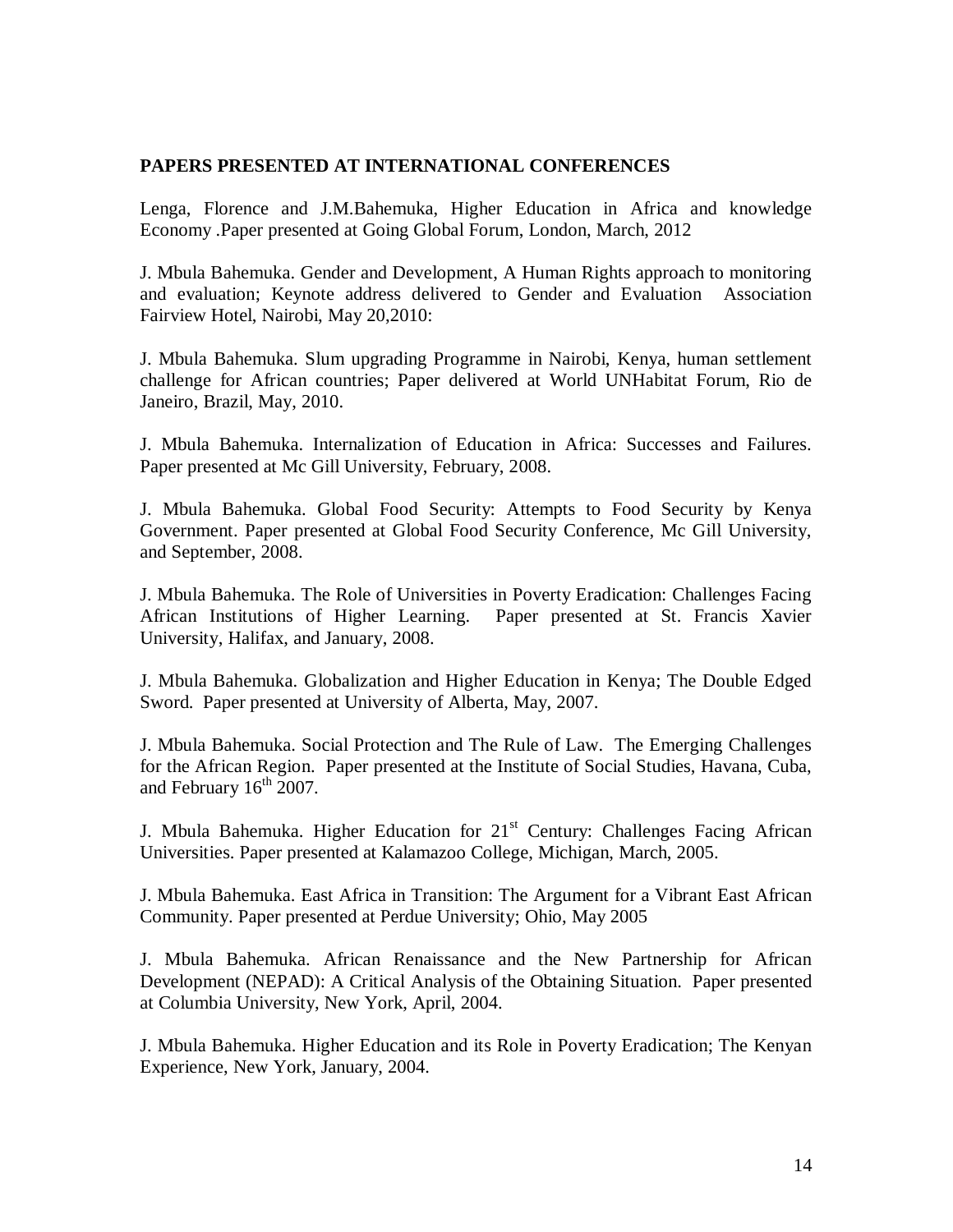J. Mbula Bahemuka. "Female-household Heads and the Informal Sector: A Catalyst in Social Transformations". Paper presented at UNESCO Seminar, Gigiri, Nairobi, and September  $23^{\text{rd}}$  to  $26^{\text{th}}$ , 1995.

J. Mbula Bahemuka. "Approaches towards Rural Development. A New Look at Poverty Alleviation". Paper presented at Action Aid Symposium, Nairobi  $7<sup>th</sup>$  to  $9<sup>th</sup>$ , 1994.

J. Mbula Bahemuka. "Women and Autonomy in Kenya". Paper presented at a Conference on Women and Autonomy, The Hague, Netherlands, July  $13<sup>th</sup>$  to  $18<sup>th</sup>$ , 1991.

J. Mbula Bahemuka. "Women in Development". Paper presented to the Women's Bureau UNFPA and the National Population Council, 1990.

J. Mbula Bahemuka and C.B.K. Nzioka. "Income-Generating Activities: Kitui Women Case Study". Paper on Women's Bureau, Ministry of Culture & Social Services, 1990.

J. Mbula Bahemuka. "Culture and Faith". Paper for Notre Dame University, Indiana, U.S.A. 1990.

J. Mbula Bahemuka. "Farming Systems: Approach to Small-Scale Farmers' Perceptions on Grain Loss in Kenya". Paper presented at the 1989 Farming Systems Research/Extension Symposium, Fayetteville, University of Arkansas, October 9th to 11th, 1989.

J. Mbula Bahemuka. "North-South Dialogue: The Humphrey Vision - Ten Years Later". Paper presented at the Tenth Anniversary of the Hubert Humphrey Fellowship - A Fulbright Programme. Organized by the United States Information Services, Jacaranda Hotel, Nairobi, April 20th to 23rd, 1989.

J. Mbula Bahemuka. "The Hidden Christ in African Traditional Religion: A Sociocultural Analysis of Revelation". Paper for the International Conference on Christology, Karen, Nairobi, March 12th to 17th, 1989.

J. Mbula Bahemuka. "Inculturation: A Religious Fad or an act of Faith?" Paper for the Notre Dame University Faculty Pastoral Seminar, Thika, February 20th, 1989.

J. Mbula Bahemuka. "The Role of Women in Kenya's Rural Development". Paper read to Faculty and Students, Salve Regina College, Jacaranda Hotel, Nairobi, March 2nd, 1989.

J. Mbula Bahemuka. "Approaches and Constraints to Family Planning in East Africa". Paper read at the Centre for Study and Research on Africa Seminar, Rome, Italy, and December, 1988.

J. Mbula Bahemuka and E.H.N. Njeru. "Women-Headed Households: A Critical Factor in Urban Development". Paper read at the First International Conference on Spatial and Urban Planning, Nairobi, Kenya, December 1988.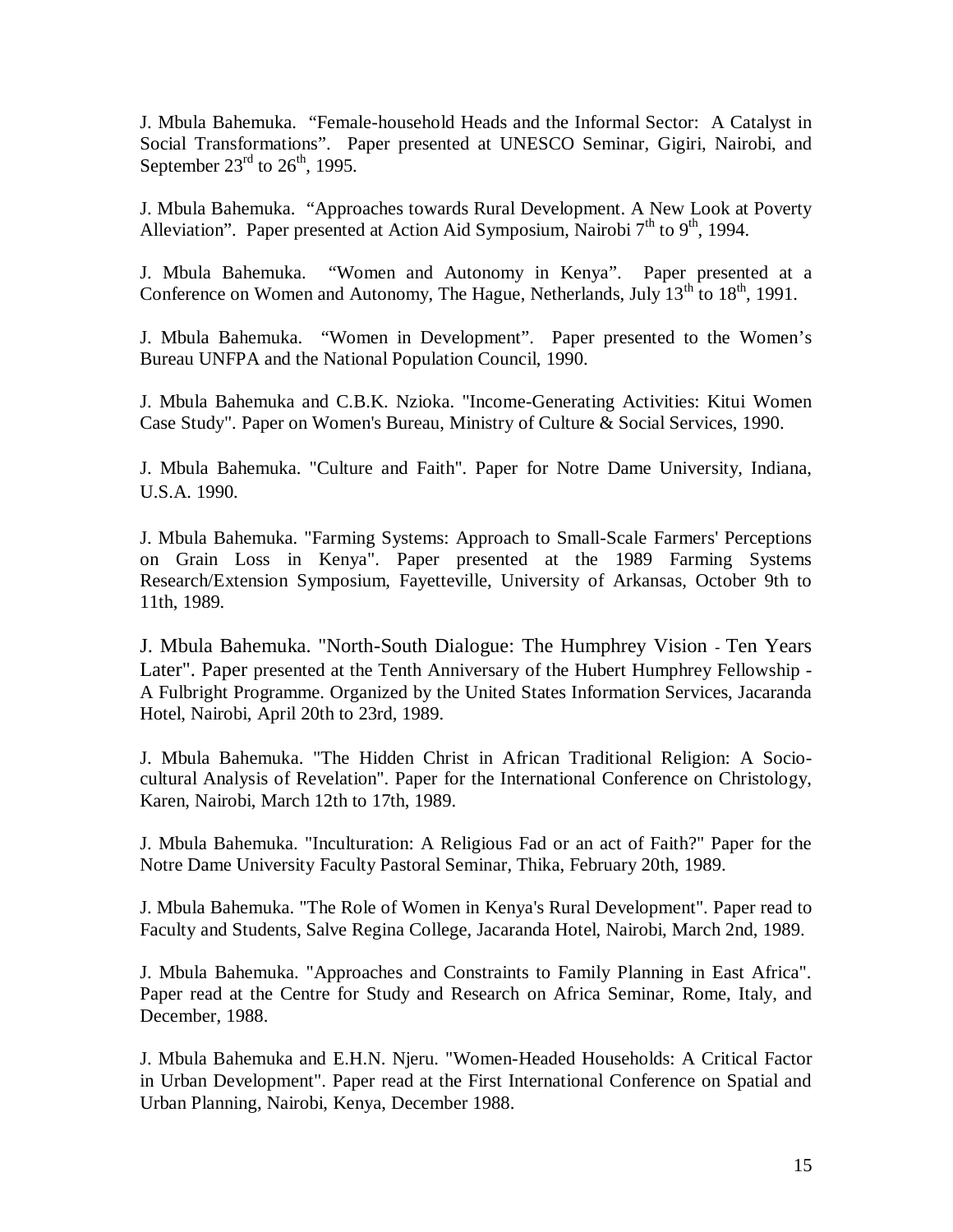J. Mbula Bahemuka and W. Heid. "Social-Economic Aspects of Grain Storage on Small-Scale Farms in Kenya". Paper read at a Seminar on International Agriculture, 'Cornell University, November 1988.

J. Mbula Bahemuka. "Levels of Adoption: A Critical Analysis of Rural Structures Unit Approach to Farm Storage". Paper presented to the Swedish International Development Agency Consultants, Lion's Hill, Nakuru, October 1988.

J. Mbula Bahemuka. "Social Problems Related to Post-Harvest Practices in Kenya". Paper presented to the Ministry of Agriculture Post-Harvest Officers, Molo, Kenya, September 1988.

J. Mbula Bahemuka. "The Role of Women in Storage on the Farm in Kenya". Paper presented to the Ministry of Agriculture Post-Harvest Officers, Molo, Kenya, September 1988.

J. Mbula Bahemuka. "Adoption of Post-Harvest Technological Package in Western Kenya". Paper read at a USAID, DPRA and Ministry of Agriculture Workshop, Sunset Hotel, Kisumu, August 1988.

J. Mbula Bahemuka, "The Relevance of a Catholic University in East Africa". Paper read at the Graduation Ceremony, Catholic Higher Institute of Eastern Africa (CHIEA), Nairobi, March 1988.

J. Mbula Bahemuka. "Women and Development: The Role of Women in Small-Seale Agriculture in Kenya". Paper read at a Seminar Organized by salve Regina College, Jacaranda Hotel, Nairobi, March 1988.

J. Mbula Bahemuka. "Social Constraints Related to Rural Development in Kenya". Discussion Paper: INADES FORMATION in Kenya, Hekima College, Nairobi, April 1988.

J. Mbula Bahemuka. "Human Perspective and Commitment to the Integrity of Creation". Paper read at the Ecumenical Decade Seminar organized by NCCK, Sagret Hotel, Nairobi, April 1988.

J. Mbula Bahemuka. "Culture, Its Relevance and Importance". Paper presented at the Catholic Higher Institute of Eastern Africa (CHIEA), February 1987.

J. Mbula Bahemuka. "Social Factors Influencing Decision-Making Patterns". Paper presented to the Workshop on Rural Structures Programme, Duduville, Nairobi, April 1987.

J. Mbula Bahemuka. "Relations between Christians and Non-Christians in Kenya". Paper read at a Conference in Burkina Faso on Dialogue between Christian and Non-Christian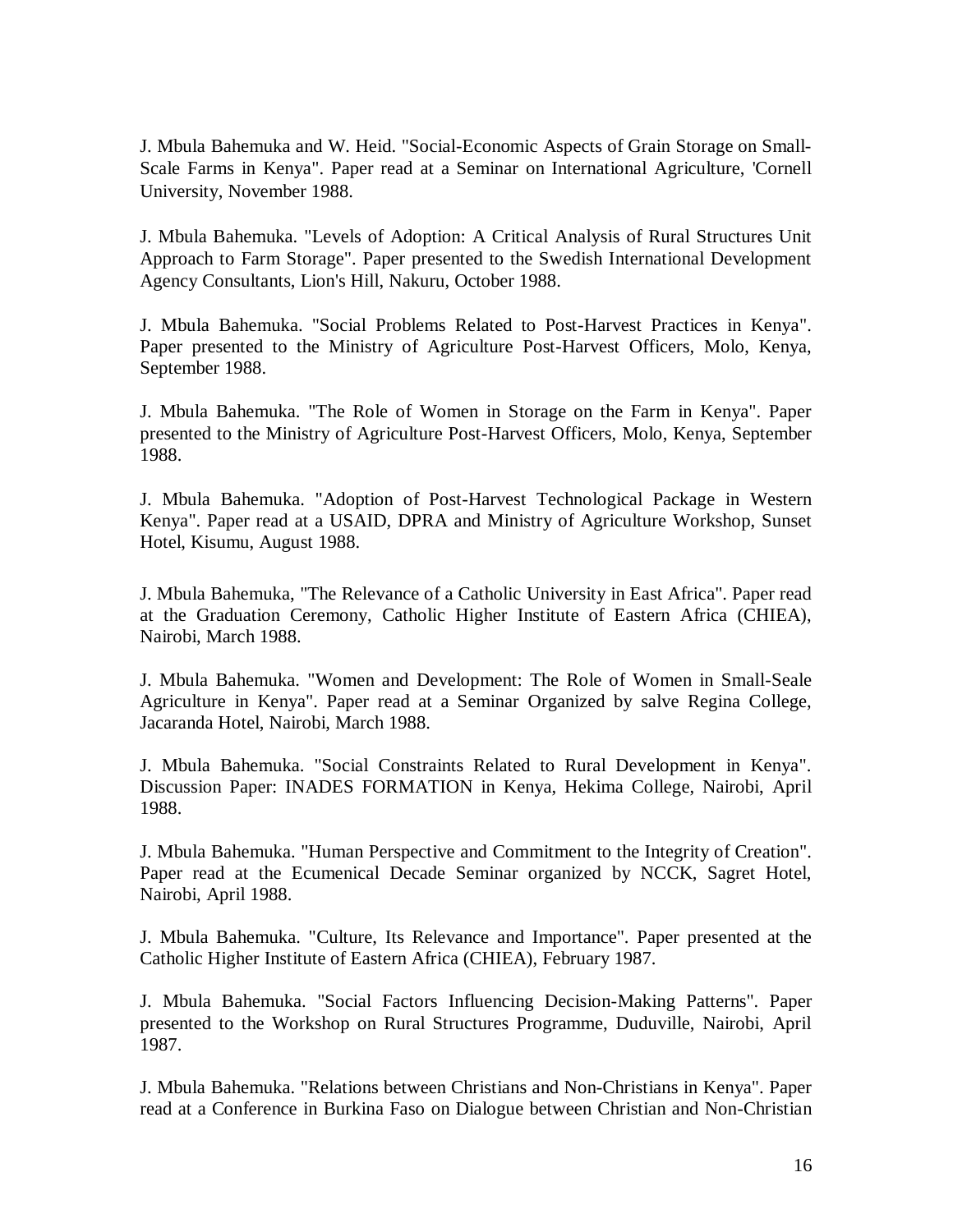in Black Africa, organized by The Vatican, 11th to 18th November 1986.

J. Mbula Bahemuka. "How to Reach Farmers Through Better Extension Methods". Paper presented at FAO-SIDA Co-operative Programme Workshop, Arusha, Tanzania, October 1986.

J. Mbula Bahemuka. "Cultural Practices on Grain Storage in Kenya". Paper presented at the Tropical Research and Development Institute (TDRI), Slough, England, September 1986.

J. Mbula Bahemuka. "Women, Environment and Rural Development in Africa". Paper presented at the United National Environmental Workshop, Washington, D.C. July 1983. J. Mbula Bahemuka. "Changes in the African Family". Paper presented to the Department of Psychology, Cornell University, March 1983.

J. Mbula Bahemuka. "The Donor and Recipient of PL.480: Making It Work". Paper read at Hubert H. Humphrey Workshop, St. Paul, Minnesota, U.S.A., June 1983.

J. Mbula Bahemuka. "The North-South Dialogue: A Case for South-South Dialogue". Paper read at Hubert H. Humphrey Workshop, St. Paul, Minnesota, U.S.A., June 1983.

J. Mbula Bahemuka. "Roles and Realities of Foreign Educated Professional Women". Paper read at the National Association for Foreign Students' Affairs, Cincinnati, Ohio, U.S.A., May 1983.

J. Mbula Bahemuka. "Relevant Education for Foreign Students: Perspectives from Different Countries". Paper read at the National Association for Foreign Students' Affairs, Cincinnati, Ohio, U.S.A., May 1983.

J. Mbula Bahemuka. "Female-Headed Households and Agricultural Development in Kenya". Seminar paper for Women-in-Development, Cornell University, February 1983.

J. Mbula Bahemuka. "Women and Household Food Production: Research and Policy Issues for Kenya". Seminar paper for Household Food Production Seminar, Cornell University, March 1983.

J. Mbu1a Bahemuka. "Social-Cultural Problems Facing the Elderly in Africa". Paper presented at the International Conference for the Elderly, Nairobi, Kenya, December 1981.

J. Mbula Bahemuka. "Socio-economic, Political and Legal Hardships Facing Women in Africa". Paper read to Delegates, International Conference for Catholic Students, Nairobi, Kenya, December to January 1981/1982.

J. Mbula Bahemuka. "Partnership in Development: The New Phase in International Voluntarism". Paper presented to Delegates on International Voluntarism, Nairobi, 1978.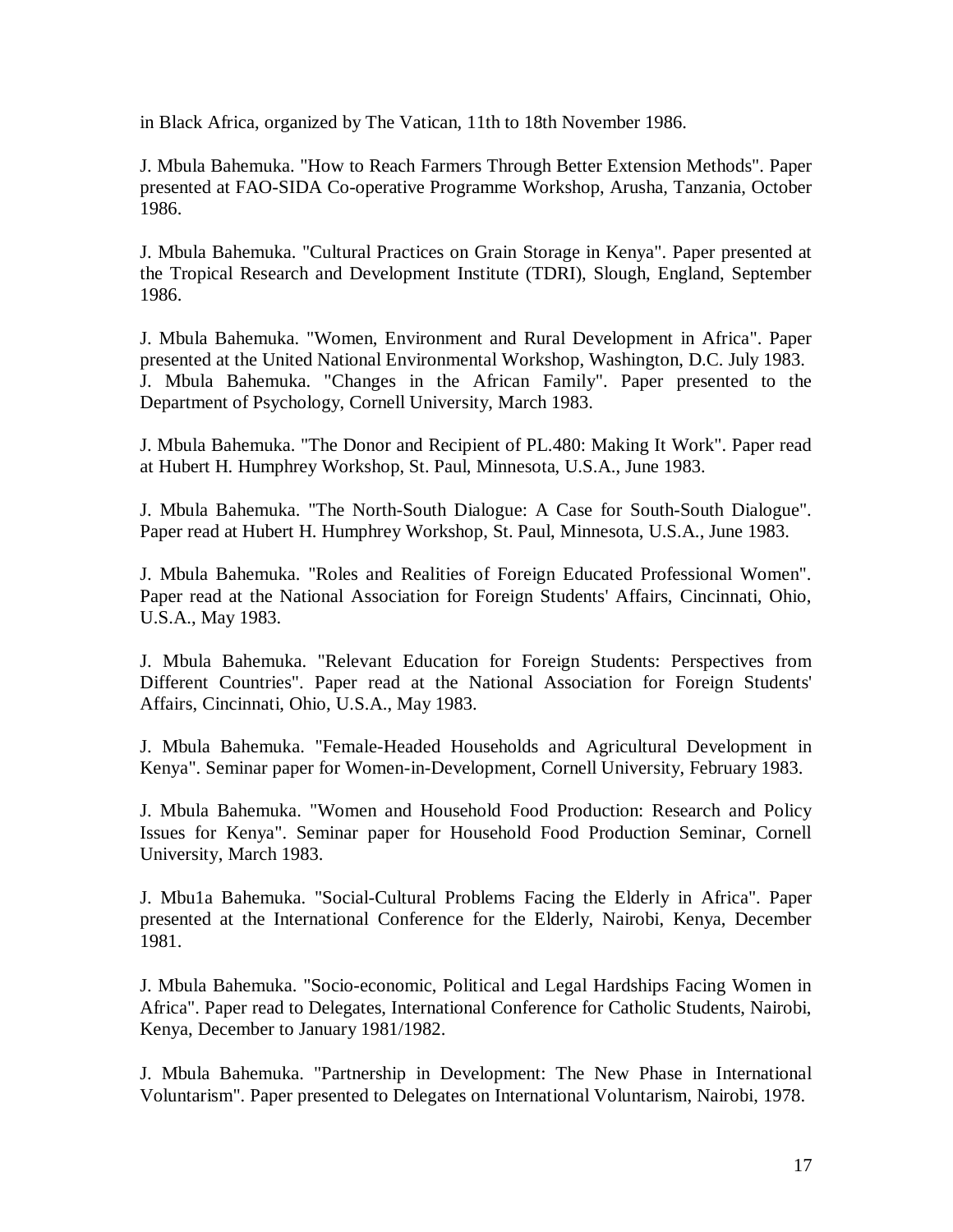J. Mbula Bahemuka. "Christianity and Traditional African Beliefs and Values". Paper read to Delegates, International Conference on the Interaction between Black Africa and Europe, Alpbach, Austria 1978.

J. Mbula Bahemuka. "Towards a More Human Society: Development Issues". Paper presented to Delegates, National Christian Council of Kenya Conference, Limuru, Kenya, 1977.

## **CONFERENCES AND SEMINARS ATTENDED**

Social Science Research in Africa: In search for a New Paradigm. Meeting organized by British Council on Higher Education in Africa, March, 2011 at the Crown Plaza Hotel, Nairobi.

Higher Education, Science and Technology in Africa. A UNESCO Conference for African Ministers for Higher Education. Hotel Intercontinental, Nairobi, March, 2012

Urban Agriculture in Kenyan in Kenyan Slums: Towards Food Security in Slum areas. Conference Organized by Mazingira Institute, Nairobi, August, 2011

Governance and Environment, Experimential Learning in Governance. Workshop organized by the Wangari Maathai Institute at the Green Belt Movement Centre, Karen, Nairobi. December 2011

Task Force on Higher Education in Kenya, University Education and the Dynamics of changing Environment. Meeting of University Vice Chancellors and Chancellors to discuss the University Act: The Great Rift Valley Lodge, March, 2012.

The Preparation Committee (Prep-Com) for the 4th Women Conference in Beijing; U.N. New York, March - April 1995.

International Conference on Water Quality, Availability and Utilization; Organized by Diocesan Development Co-operation, Graz, Austria; May 1995.

International Conference on Filial Piety and Future Society; Organized by the Academy of Korean Studies, Seoul, Republic of Korea, May 1995.

UNESCO Conference on Women and the Informal Sector: Organized by the Social Sciences Sector, Gigiri, Nairobi, September 1995.

Conference on Sustainable Human Development: Organized by UNDP, Gigiri, Nairobi,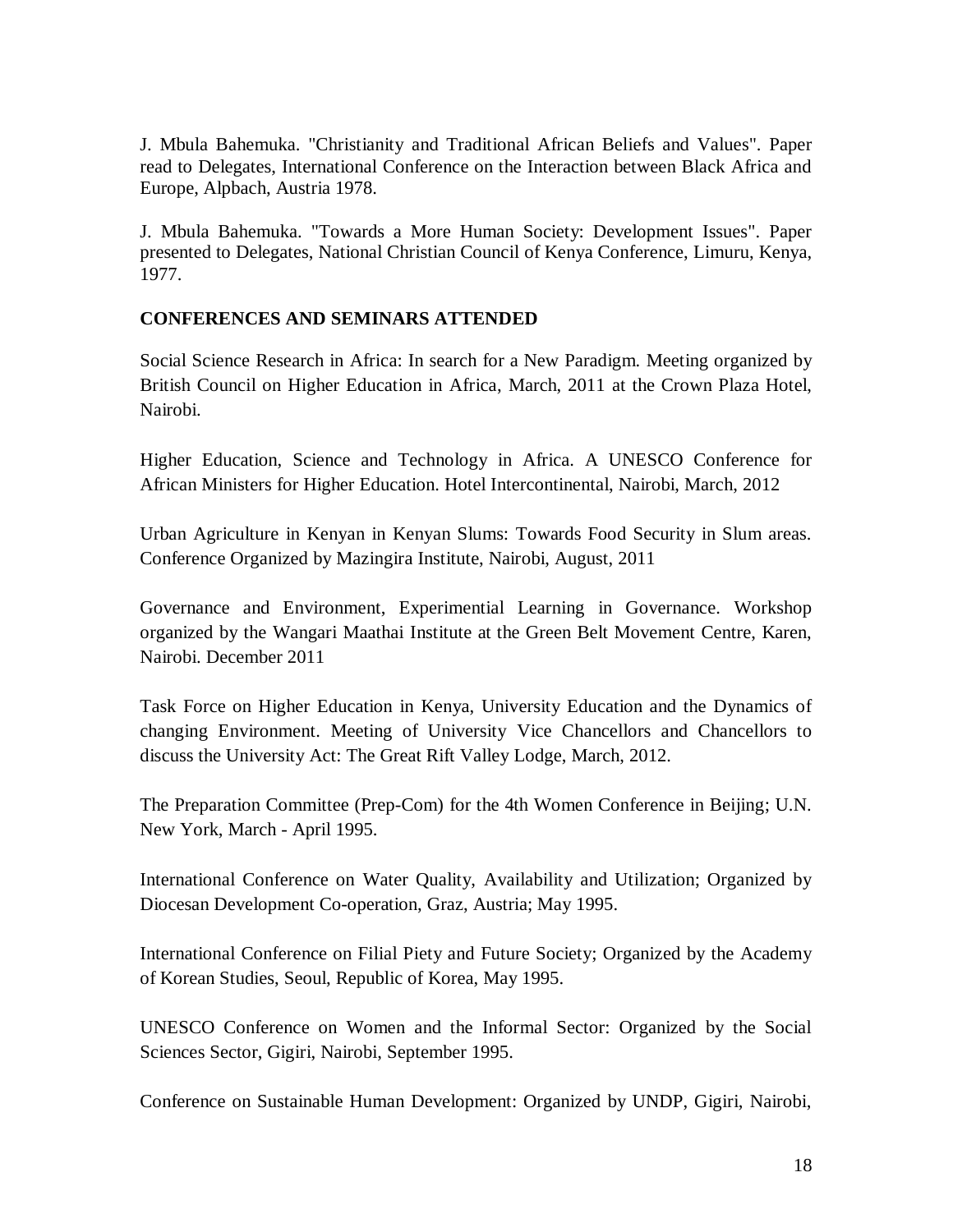October 1995.

28th Session of UNESCO, Paris, October - November 1995.

Conference on the African Bishops' Synod: Organized by SEDOS, the Vatican, Rome: May 1994.

Conference on Imultration in Africa: Organized by the Maryknoll Missionaries, Nairobi: October 1994.

Symposium on' Sustainable Development: Organized by Action Aid Kenya (AAK) Silver Springs Hotel, Nairobi, November 1994.

ZOPP Workshop on Marsabit Development Programme. Organized by the GTZ and the Ministry of Agriculture, Marsabit, March 1994.

Conference on Women and Development. Organized by Kenyatta University and the British Council, Nairobi, February 1994.

Women and the Church: Sufferings and Hopes. Conference organized by CEBEMO, Netherlands, February 1994.

Conference on the Role of Women in Society. Organized by CAFOD, England, February1994

Conference on Man and Ecology. Organized by the Goethe University, Frankfurt, Germany, 19th to 24th November 1993.

Conference on Women and Family. Organized by the Women and Autonomy Centre, Leiden University, November 1993.

UNESCO 27th Conference, Paris, France, October to November 1993.

Conference on Agroforestry and the Utility of Bamboo in East Africa. Organized by Winrock International, Lake Naivasha Lodge, 29th August to 2nd September 1993.

Conference on Population and Development. Organized' by the Population Council, Nairobi Hilton Hotel, October 1993.

Workshop on Development Education for the Catholic Secretariat, Bethany House, Murang'a. Organized by the Development Office, Kenya Catholic Secretariat, May 1993.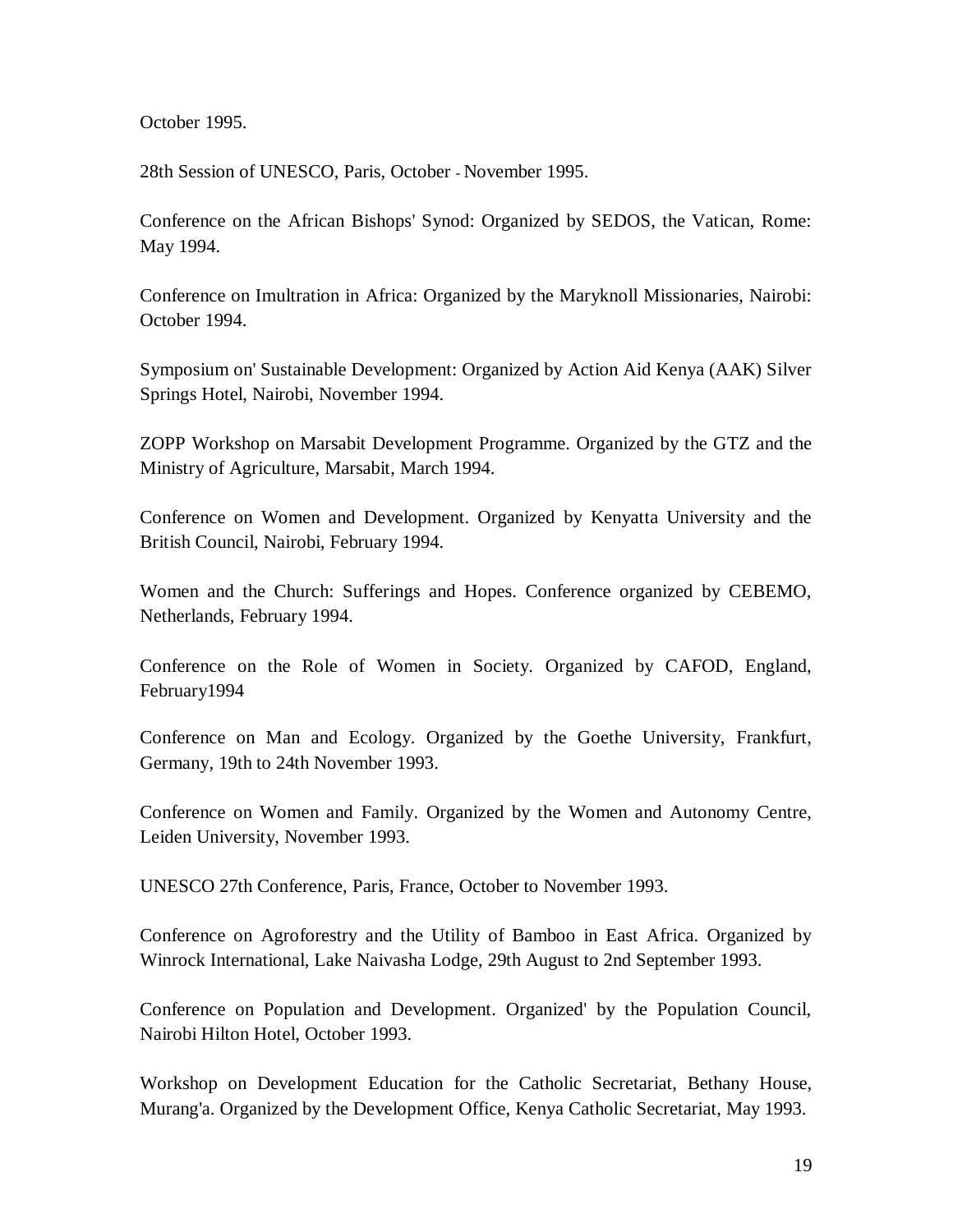Conference on Peace and Human Rights. Organized by the Government of Austria, Vienna, and 27th to 31st March 1993.

Conference on Women, Kinship and State. Funded by the Netherlands Government, Nairobi University, February 1993.

Development-Related Research: A Second Look at the Role of the Netherlands. Conference organized by the University of Groningen, DGIS and RA WOO, The Netherlands, 9th to 10th December 1992.

Conference on Machakos Longitudinal Study. Funded by the World Bank and the Overseas Development Institute, Machakos, September 1992.

Conference on Socio-economic Aspects of Small-Scale Farming in Taita-Taveta District. Funded by KARl and TDI, NARL, Nairobi, July 1992.

ZOPP Workshop on Control of the Greater Grain Borer Project. Funded by the Ministry of Agriculture and the GTZ, Aberdare Country Club, 15th to 19th June 1992.

Conference on Project Proposal Preparation and Presentation. Funded by UNESCO, Duduville, Nairobi, April 1992.

Workshop on Research Priorities on Kenyan Women. Funded by the Netherlands Government, Outspan Hotel, Nyeri, 21st to 24th November 1991.

Conference on Council for Social Sciences in Africa, Dakar, Senegal, July 1991.

Women and Autonomy. Conference on Women and Development, The Hague, Netherlands, July 1991.

Situational Analysis of Arid-Semi-Arid Lands in Kenya. Conference organized by Roskilde University, Copenhagen, Denmark, August 1991

UNESCO 26th Conference, Paris, France. October to November 1991.

Tenth Anniversary of the Hubert Humphrey Programme. Jacaranda Hotel, Nairobi, July 1990.

Winrock International Women Leadership in Agriculture Conference. Nairobi, August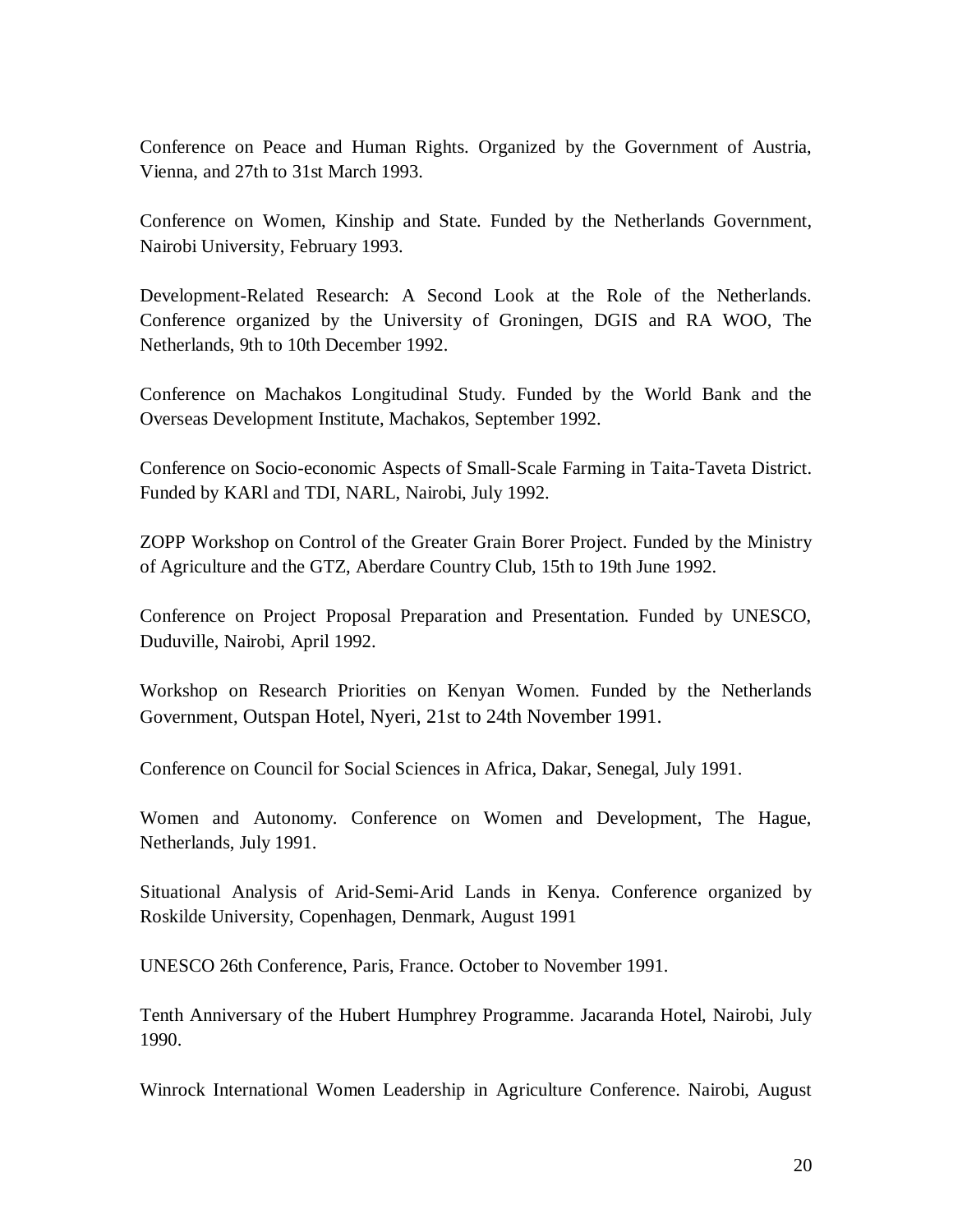1990.

Twenty-fifth Anniversary of the Vatican Council II. Notre Dame University, Indiana, December 1990.

Farming Systems and Extension Symposium. University of Arkansas, U.S.A., October 1989. UNESCO 25th General Assembly, Paris, October/November 1989.

Thirty Years of African Theology. Conference organized by MISSIO, Aachen and Bicam, Nairobi, Kenya, April 1988.

On-Farm Grain Storage Programme. Workshop organized by USAID and the Ministry of Agriculture, Sunset Hotel, Kisumu, August 1988.

Socio-economic Problems Related to Storage on the Farm. Workshop organized by the Rural Structures Programmes, Molo, Kenya, September 1988.

Adoption of Technology: Critical Analysis of the R.S.U. Approach to Storage. Consultants' Meeting, Swedish International Development Agency, Lion's Hill, Nakuru, October 1988.

Workshop to Celebrate the Tenth Anniversary of the H.H. Humphrey Programme: A Fulbright Programme. Organized by the United States Government, Washington, D.C., November 1988.

Conference on the Demographic Situation in Africa. Conference organized by the Centre for Research and Study on Africa, Rome, December 1988.

Gender Resources in African Agricultural Systems. Conference organized by USAID, Nairobi, September 1987.

Food and Agriculture Organization (FAO) Workshop on Better Methods of Food Storage, Duduville, Nairobi, April 1987.

Dialogue between Christians and Non-Christians in Black Africa. Burkina ,Faso, 11th to 13th November 1986.

Conference for Food & Agricultural Organization (FAO) and the Swedish International Development Agency (SIDA). Arusha, Tanzania, 1986.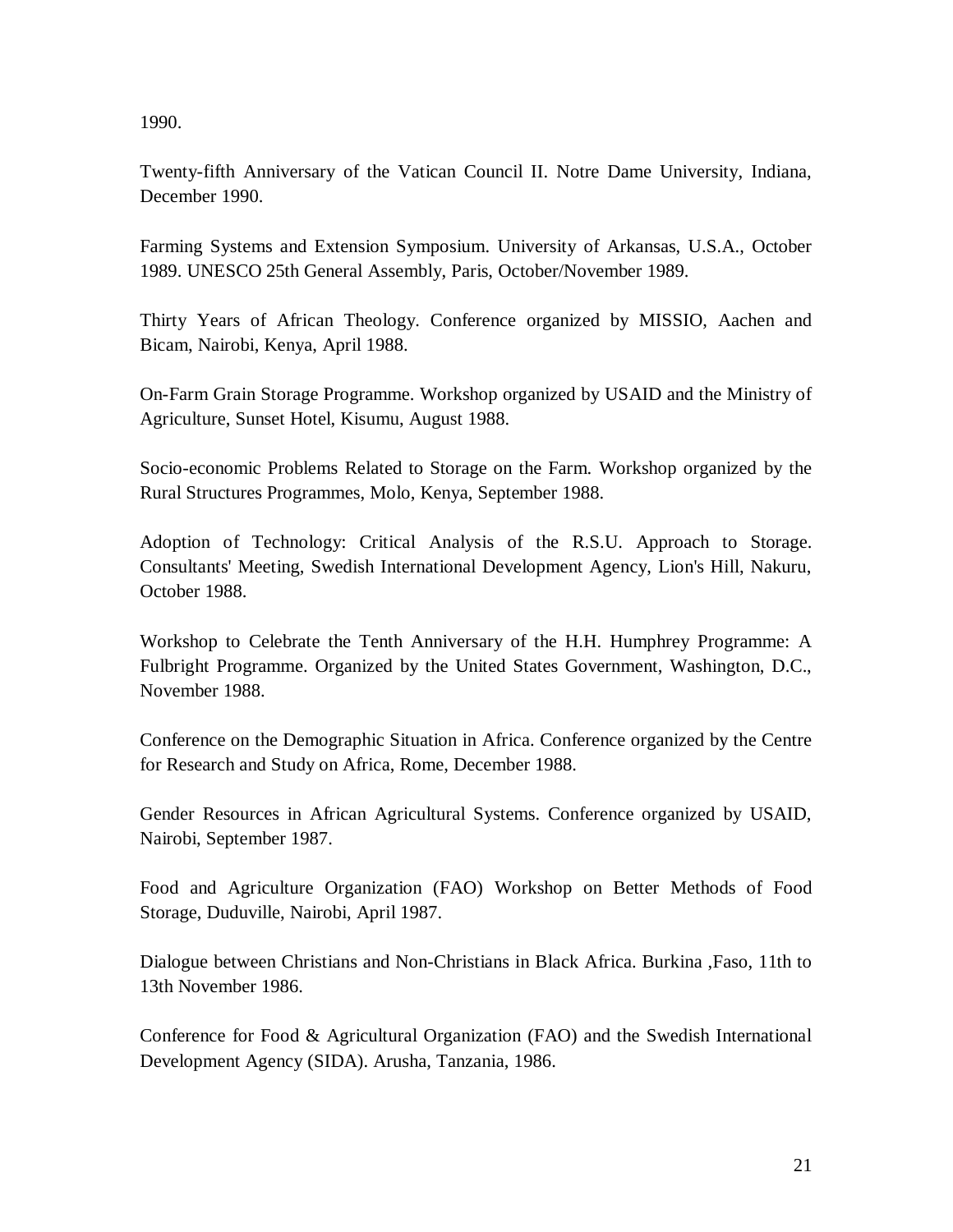"Kenya Energy Non-Governmental Organization Regional Improved. Stoves Workshop". Silver Springs Hotel, Nairobi, October 1986.

International Symposium for "Lay People and Dynamics of Faith". Lome, Togo, September 1986.

Workshop on "Socio-economic Aspects of Adoption of the Improved FAO Crib". Sirikwa Hotel, Eldoret, Kenya, June 1986.

United Nations Children's Education Fund (UNICEF) Workshop on "Family and Health". Sirikwa Hotel, Eldoret, Kenya, May 1986.

Development Planning and Research Associates' Workshop on "Grain Storage Problems in Kenya". The National Agricultural Research Laboratories (NARL), Nairobi, May 1986.

Workshop on "Small-Scale Farming in Kenya". Ministry of Agriculture & Livestock Development, Golf Hotel, Kakamega, April 1985.

Conference on North-South Dialogue: Hubert Humphrey Vision: Ten Years' Experience. Conference organized by USIS, Jacaranda Hotel, April 1989.

Workshop on "Adoption of Farm Technologies". United Stated Agency for International Development, Nairobi Hilton Hotel, Apri11985.

Symposium on "Farming Systems Approach". Organized by Kansas State University, Manhattan, Kansas U.S.A., October 1984.

Workshop on "International Relations". Organized by the Institute of International Affairs, St. Paul, Minnesota, U.S.A., May 1983.

Conference for the National Association for Foreign Students' Affairs. Cincinnati, Ohio, U.S.A., May 1983.

Symposium on "Farming Systems Approach". Organized by Kansas State University, Manhattan, Kansas, U.S.A., November 1982.

"Reaching Rural Women". Workshop on Communication Strategies for Developing Countries organized by Cornell University, Ithaca, New York, U.S.A., 1982.

,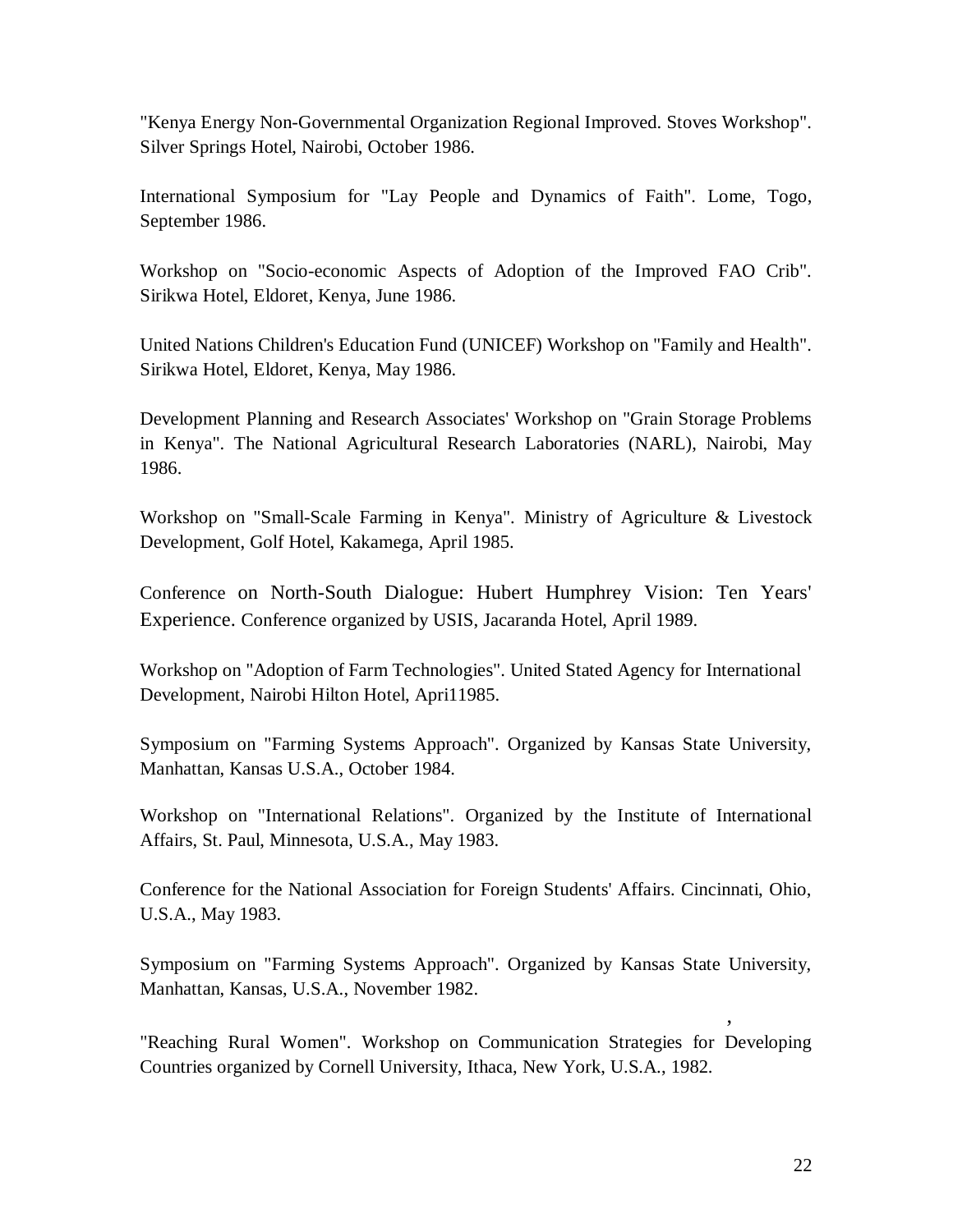International Conference for Catholic Students. Organized by the United Nations and International Movement for Students, Nairobi, Kenya, 1981.

International Conference on "Ageing in Africa". Organized by Prospective and Opera Pia International, Nairobi, Kenya, 1981.

Conference on "Adolescent Fertility". Organized by the All Africa Conference of Churches, Manzini, Swaziland, 1980.

"Primary Health Care" Conference. Organized by the Ministry of Health, NCCK and the Department of Community Health, Kanamai Conference Centre, Kenya, 1979.

International Congress on "The Relationship between Europe and Black Africa". Alpbach, Austria, 1978.

Conference on "Youth in Nation Building". Organized by Commonwealth Secretariat, Victoria, Seychelles, 1978.

Conference on "The New Phase in International Voluntarism". Organized by the Institute for Development Studies, Westwood Park, Nairobi, 1978.

Conference on the understanding of a "More Humane World Order". Organized by AMECEA, Limuru Conference Centre, Kenya, 1977.

Annual General Assembly of Christian Organizations' Research and Advisory Trust of Africa (CORAT), January 1977.

Nineteenth Session of the United Nations Educational, Scientific and Cultural Organization, UNESCO, Nairobi, Kenya, 1976.

International Conference on Voluntarism. Vienna, Austria, 1976.

Fifth General Assembly of the World Council of Churches. Nairobi, Kenya, 1975.

## **OTHER PROFESSIONAL ACTIVITIES**

## A. **INTERNSHIPS:**

| 1983 (April to May) |             | The World Bank Department of Women and |  |  |
|---------------------|-------------|----------------------------------------|--|--|
|                     | Development |                                        |  |  |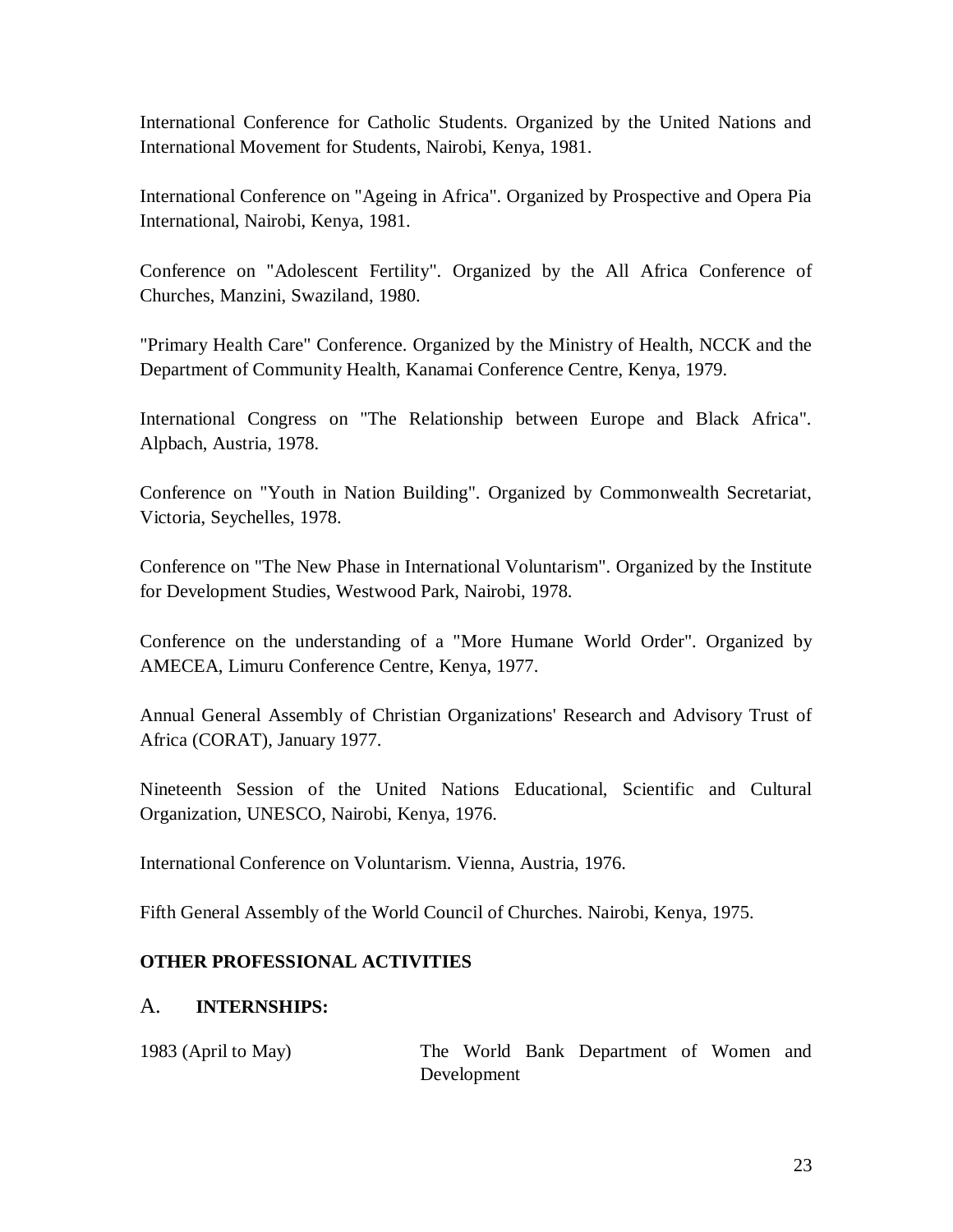|  |  |                          | 1982/1983 (December to January) The World Bank: Department of Agriculture and |  |  |
|--|--|--------------------------|-------------------------------------------------------------------------------|--|--|
|  |  | <b>Rural Development</b> |                                                                               |  |  |

1982 (November) United States Development Agency for International Development

## **B. EXTRA-CURRICULAR ACTIVITIES:**

|  | External Examiner: Moi University, Environmental Studies Institute, 1995-2000. |  |
|--|--------------------------------------------------------------------------------|--|
|--|--------------------------------------------------------------------------------|--|

- Consultant: United Nations Development Programme (UNDP), 1995.
- Consultant: German Technical Co-operation (GTZ) on Post-Harvest Systems, 1991 to 1994.
- Lead Researcher: Kenya Episcopal Conference, Development Education Department, 1992 to 1994.
- Consultant: Action Aid Kenya Country Review, 1994 to 1995.
- Visiting Professor: Maryknoll College, New York, Summer School, 1994.
- Consultant: Pontifical Secretariat for Inter-Religious Dialogue, The Vatican, 1985 to 1991.
- Consultant: Catholic Biblical Centre for Africa and Madagascar, 1986 to 1989.
- Lead Researcher: International Research and Information Centre, Bruxelles, Belgium, 1977 to 1990.
- Consultant: The Women's Bureau, Ministry of Culture & Social Services, Government of Kenya, 1991 to present.
- External Examiner: Kenyatta University, Sociology Department, 1989 to 1991.
- External Examiner: Catholic Higher Institute of Eastern Africa (CHIEA), Department of Pastoral Theology, 1987 to 1993.
- Visiting Professor: Washington Theological Union (WTU), 1990/1998.

Visiting Professor: Catholic Higher Institute of Eastern Africa (CHIEA), 1987 to 1991.

Visiting Professor: Tangaza College, Nairobi, 1987 to 1991.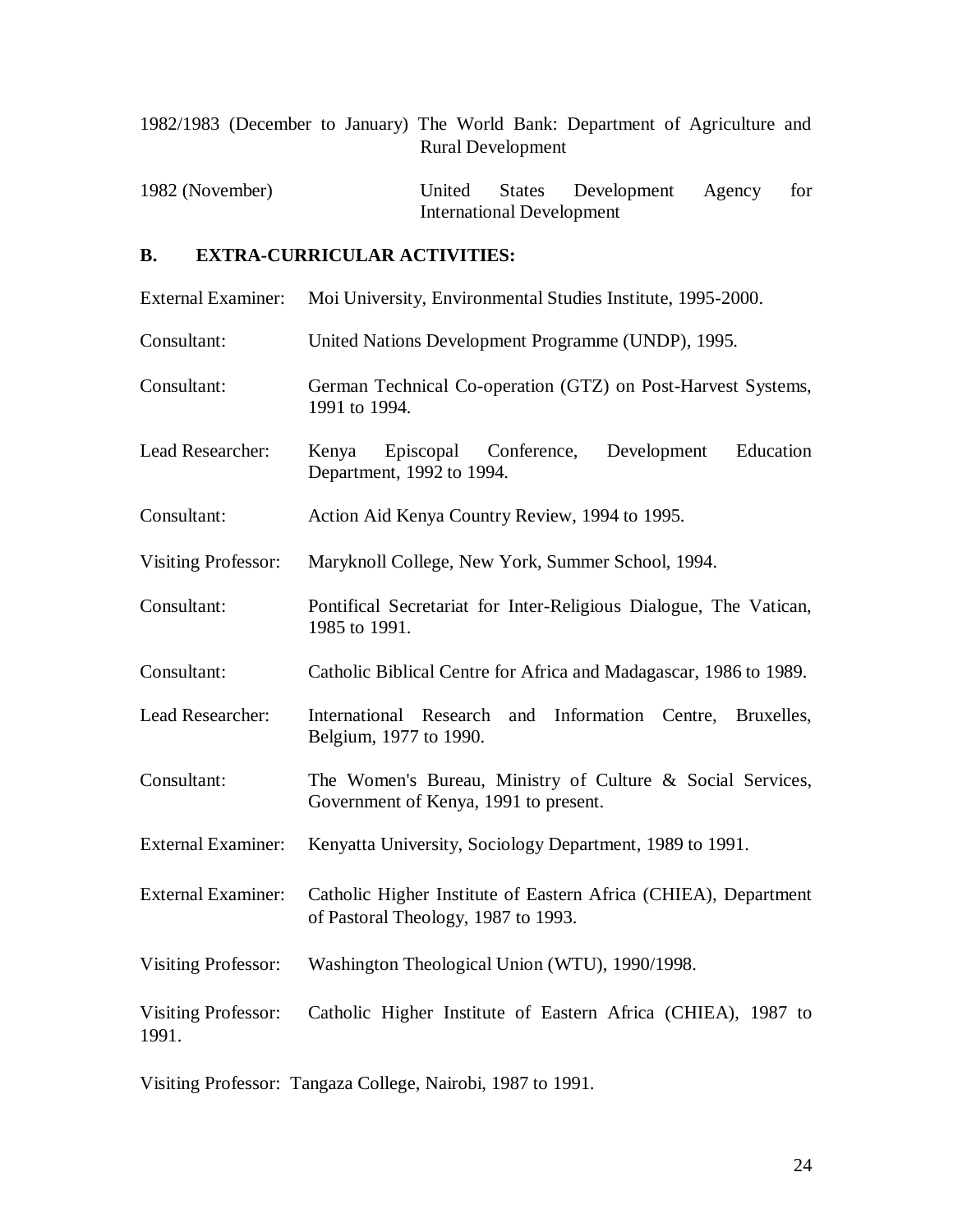## **C. CONSULTANCIES**

1994: Participatory Evaluation of Matuu Water Project for the Netherlands Volunteer Services (SNV) funded by the Netherlands Government, February 1994.

> Evaluation of the Marsabit Development Programme (MDP) for GTZ. Areas of interest included the women and community development component of the programme. March 1994.

> Participatory evaluation of the Greater Grain Borer Project of the Ministry of Agriculture, funded by GTZ. June 1994.

> Country Review of Action Aid Kenya. This included capacity building for AAK staff. August, September, October 1994.

1993: Evaluation of Post-Harvest Systems for GTZ, Hamburg, Germany.

Participatory Evaluation of Development Services for Machakos Catholic Diocese. This included capacity building for staff to enable them to carry out future evaluations.

1992: Evaluation of the Soil and Water Conservation Programme, Ministry of Agriculture.

> Evaluation of Kenya Catholic Secretariat Development Education Programme (DEP).

1991: Evaluation of Upweoni Community Development Programme for Kenya Rural Enterprise Programme (K-REP).

> Evaluation of the Association of Members of the Episcopal Conference of Eastern Africa (AMECEA).

- 1990: Evaluation of Kenya Catholic Secretariat (KCS) Primary School Education Programme for Refugees).
- 1989: Evaluation of Grain Storage Project for USAID and the Ministry of Agriculture.
- 1987: Evaluation of projects funded, by the African Development Foundation (ADF), Washington, D.C.

Women in Development. An evaluation of US AID-funded projects in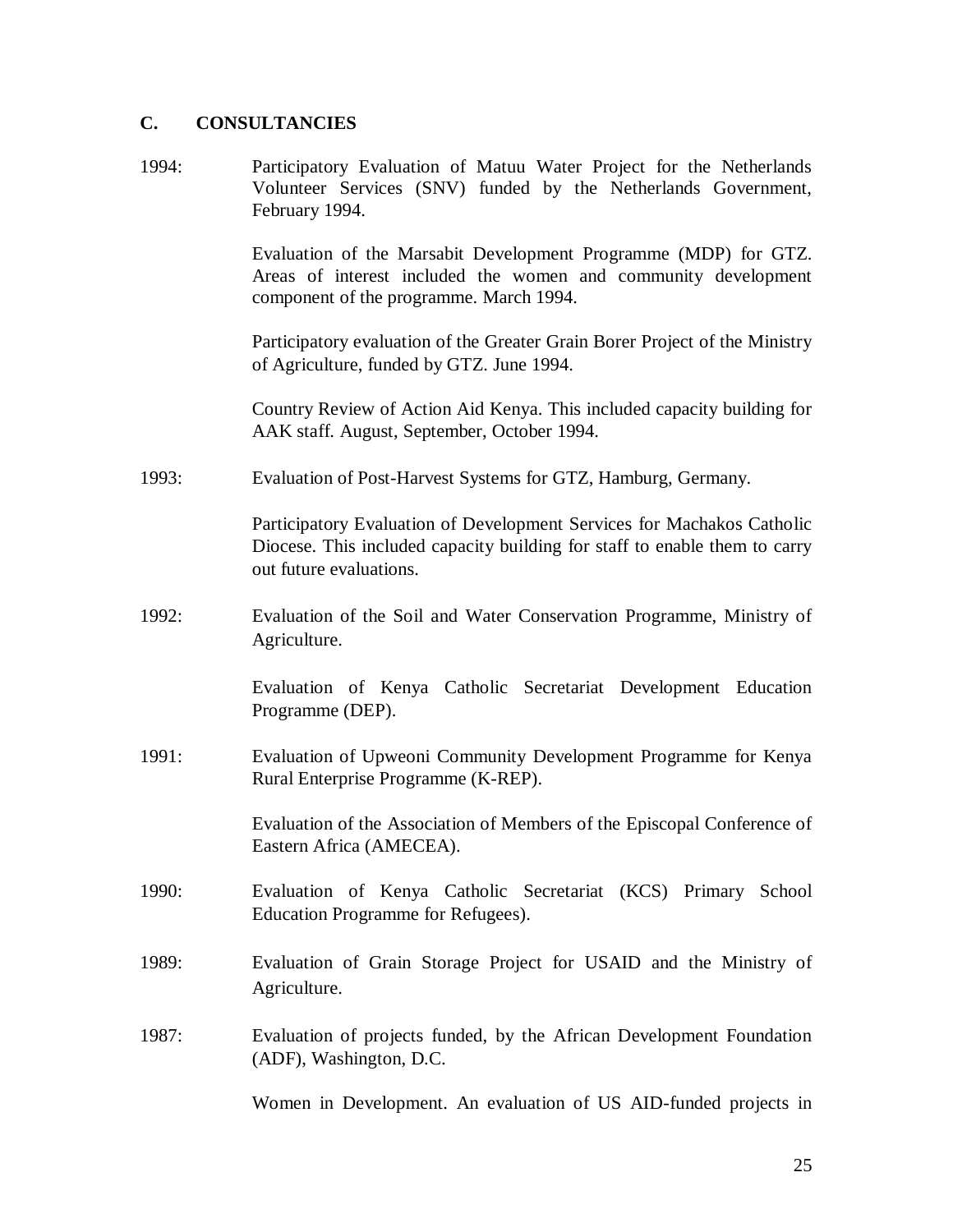Kenya.

|            | Baseline Survey on Small-Scale Farmers. For the Ministry of Agriculture,<br>Kenya Government.                                         |
|------------|---------------------------------------------------------------------------------------------------------------------------------------|
| 1986:      | Kitchen Energy Management and Awareness Project for Woodbuming<br>Stove Group, Netherlands.                                           |
|            | Integrated Rural Development Projects, Kisii District. For Matrix, Kenya.                                                             |
|            | Women and Development in Kenya. Project for the Netherlands Ministry<br>of Development.                                               |
| 1985-1986: | Socio-economic Survey of Rural Structures Unit Project. Funded by the<br>Swedish, International Development Agency.                   |
| 1984-1985: | On-Farm Grain Storage Project. Funded by the USAID and the Ministry<br>of Agriculture & Livestock Development, Kenya Government.      |
| 1982:      | Evaluation of Refugee Services in Kenya. For the United Nations High<br>Commission for Refugees (UNHCR).                              |
|            | Participation and Decision-Making Patterns of Shun Dwellers: Second-<br>Tier Towns in Kenya. For Mazingira Institute, Kenya.          |
| 1981:      | Impact of Rural Access Roads on Women and Family. For the United<br>States Agency for International Development (USAID).              |
|            | Evaluation of the Kenya Women's Bureau. For DANIDA and SIDA.                                                                          |
|            | Project on Urban Slums and Urban Housing. For the British Overseas<br>Development Aid (ODA).                                          |
| 1977:      | Project on the Role of High-Cost Schools in Kenya. For the Christian<br>Organizations' Research and Advisory Trust of Africa (CORAT). |
| 1976:      | Evaluation of the Programmes of the National Christian Council of Kenya.                                                              |
| 1975:      | Project on the Relations between Commercial Banks and the Rural People<br>in Kenya. For Barclays Bank International.                  |

## **SERVICES TO THE KENYAN NATION**

1998 – 2003 Chairman, Board of Governors, Mbooni Girls High School.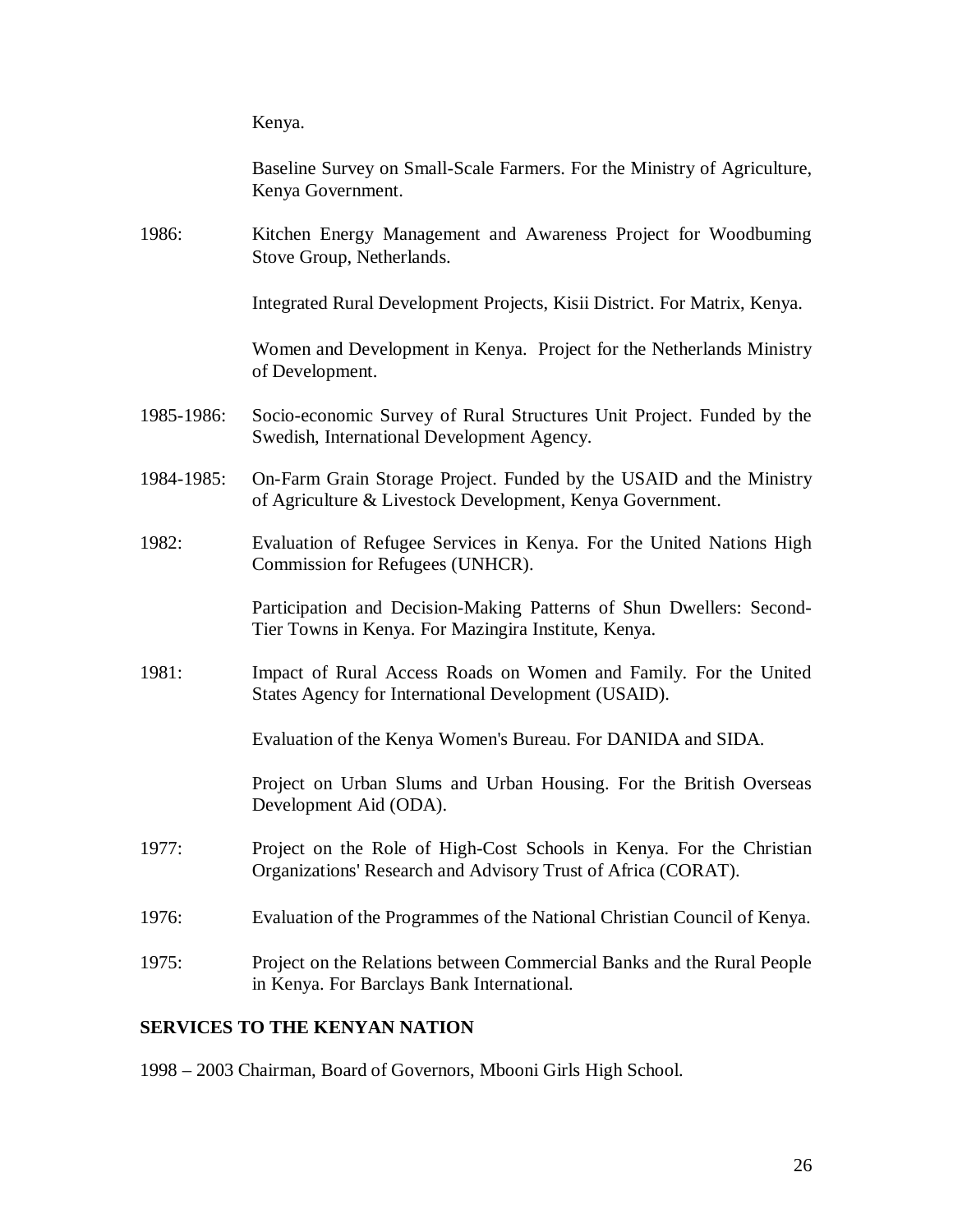- 1989: March to April: A Review of the National AIDS Control Programme. For the Ministry of Health, Kenya Government.
- 1988: Training of Home Science Agricultural Staff in the Area of On-Farm Decision-making Patterns. For the Ministry of Agriculture, Kenya Government.
- 1985: Training of the Ministry of Agriculture & Livestock Development Extension Workers (Front-Line Extension Workers) in Data Collection Methods: Rift Valley Province. For the Ministry of Agriculture & Livestock Development, Kenya Government.
- 1980: Worked closely with the National Christian Council of Kenya (NCCK) to set up a Department of Women & Theology).
- 19878: Worked on the Document on Social Development with Professors Mbithi, Donders and Migot-Adholla for the Fourth National Development Plan, Ministry of Economic Planning, Kenya Government.
- 1976-1979: Served as a Member of NCCK's Family Life Programme.
- 1978-1981: Served as a Member of the Board of Governors, Machakos Girls' High School.
- 1989- 2000: Member, AIDS Proposals Evaluation Committee. Ministry of Health.

## **MEMBERSHIP IN PROFESSIONAL SOCIETIES**

- Co-Chairperson, Commission on the Anthropology of Women (IUAES), 1993 to 1998
- Chair, Social and Human Sciences Committee: Kenya National Commission to UNESCO, 1989 – present
- Member, Journal of Ecclesiastical Review (AFER), 1991 to 1994
- Director, Mission to Empower the Rural Poor (MERP) 1994 present
- Member of Farming Systems International, 1989 present
- Chair, Kenya National HIV/AIDS Sessional Paper: Women and Children Sub-Committee, 1994-1997
- Member, Board of Directors, Kenya Rural Enterprise Programme, 1992 present